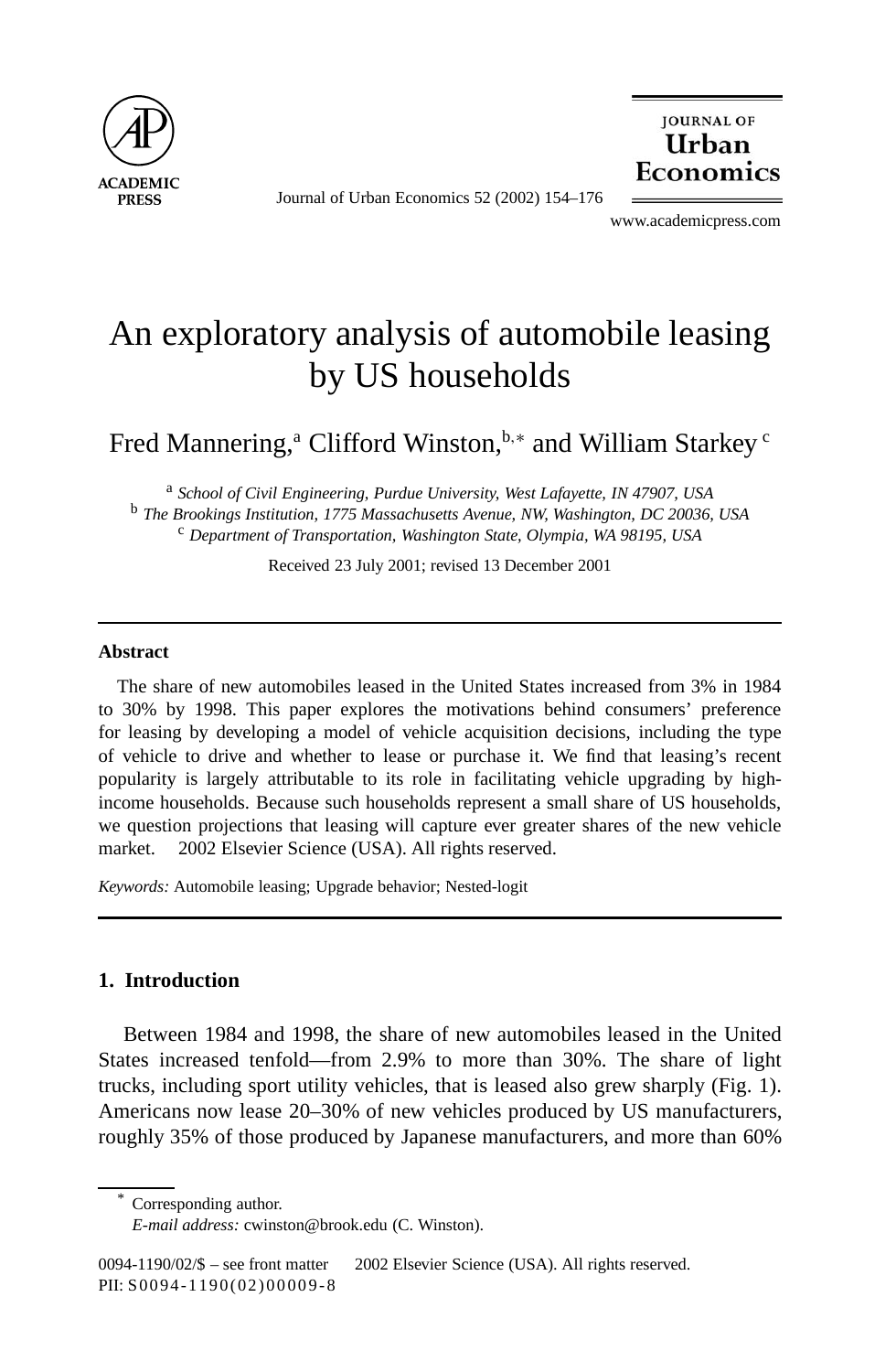

Fig. 1. Share of new vehicles leased by consumers (CNW Marketing Research, Brandon, Oregon).

of those produced by European manufacturers. Projections in the popular press suggest that Americans will soon lease nearly half of all their new vehicles.

A household that leases an automobile rather than purchasing it can lower both its down payment and monthly payments because those expenditures cover only vehicle depreciation over the term of the lease rather than the total cost of the vehicle.<sup>1</sup> At the end of the lease, however, the leasing household (unlike a purchasing household) has no vehicle. Thus the capital costs of leasing are typically greater than those of purchasing.

Given that economic disadvantage, why are consumers increasingly preferring to lease? Generally, consumer financing and leasing make possible consumption that would otherwise not be possible. Theoretical models of consumer behavior would therefore explain the growth in leasing as a response to credit constraints encountered by consumers who wish to enter the new-vehicle market. But a second explanation is that consumers strive to drive ever higher-quality vehicles over their "life cycle" consumption of automobiles. Because leasing facilitates such upgrade behavior by enabling consumers to acquire a higher-quality car for a given monthly payment, the growth in leasing could be explained by consumers' growing desire to upgrade their vehicles. Upgrade behavior could also enhance

Aizcorbe and Starr-McCluer [1] present evidence that down payments for leased vehicles are lower than for purchased vehicles.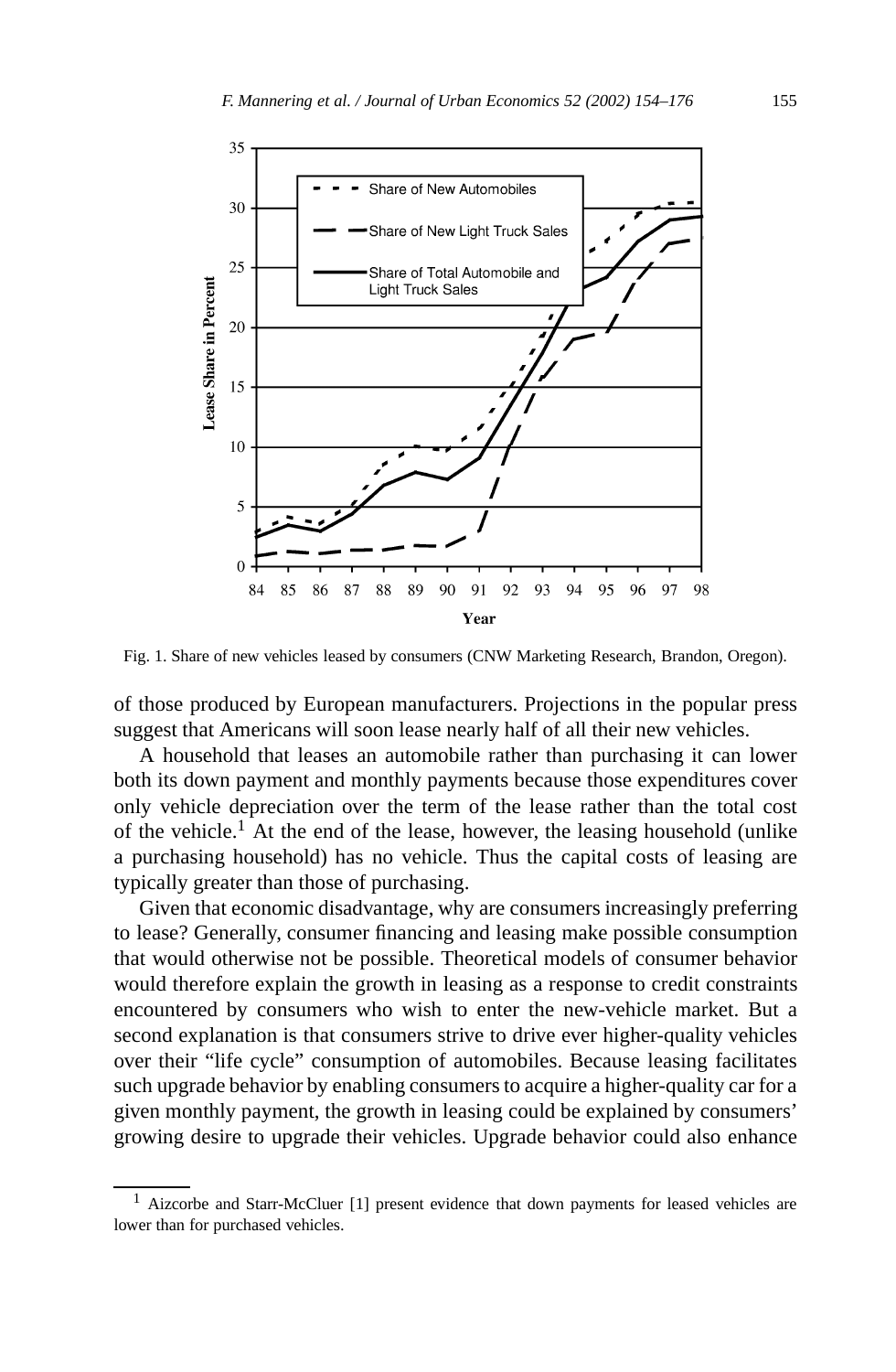mobility. For example, a family that relocates from a central city to a suburb may reduce the disutility of a longer commute by leasing a high-quality vehicle that offers more comfort and safety than a vehicle they could afford to purchase.

In this paper, we explore the motivations behind consumers' preference for leasing by developing a model of their vehicle acquisition decisions, including the type of vehicle to drive and whether to lease or purchase it. Our empirical findings suggest that leasing's popularity is largely attributable to its role in facilitating vehicle upgrading by US households whose real income grew rapidly during the 1990s—that is, high-income households. Our analysis also distinguishes the roles played by leasing and traditional financing: leasing primarily helps households upgrade their vehicles; financing primarily accelerates their entry into the newvehicle market. These findings could bear relevance to other markets, most notably housing, where the benefits from upgrading may motivate some (higherincome) households to rent rather than take out a mortgage on a new home.

Finally, our paper calls into question projections that leasing will capture ever greater shares of the US new-vehicle market. Because the high-income households that lease vehicles represent a small share of all US households and because the less affluent households that tend to finance their vehicles are likely to maintain that preference—leasing has probably peaked.

#### **2. Modeling the vehicle leasing decision**

The analysis of consumer demand for vehicles has evolved to encompass the types of vehicles consumers choose to own, how many they choose to own, and how much they drive them (Train [2] and Hensher et al. [3] provide surveys). We extend this research by integrating consumers' choice of vehicle type with the way they acquire it—that is, paying for the vehicle in full (cash), paying for it over time (finance), or leasing it for a specified period (lease).

By jointly analyzing vehicle type and acquisition choices we account for a consumer's comparison of the utility from leasing a given vehicle with the utility from leasing a different vehicle and the utility from purchasing the same or a different vehicle. For example, the utility from leasing a Honda Accord is compared with the utility from paying cash for a Honda Accord, financing a Honda Accord, leasing a Lexus LS400, paying cash for a Lexus LS400, and so on. Consumers therefore have the opportunity to use leasing to acquire a car of higher-quality than one they could afford to purchase. Previous analyses of the vehicle leasing decision have restricted the utility maximizing choices that are available to consumers by treating the vehicle type-choice as given (Patrick [4], Nunnally and Plath [5], and Miller [6]).

As we discuss later, manufacturers and dealers have not especially encouraged leasing; thus, we focus on the behavior of consumers instead of performing an industry analysis. We use a disaggregate nested-logit model to simultaneously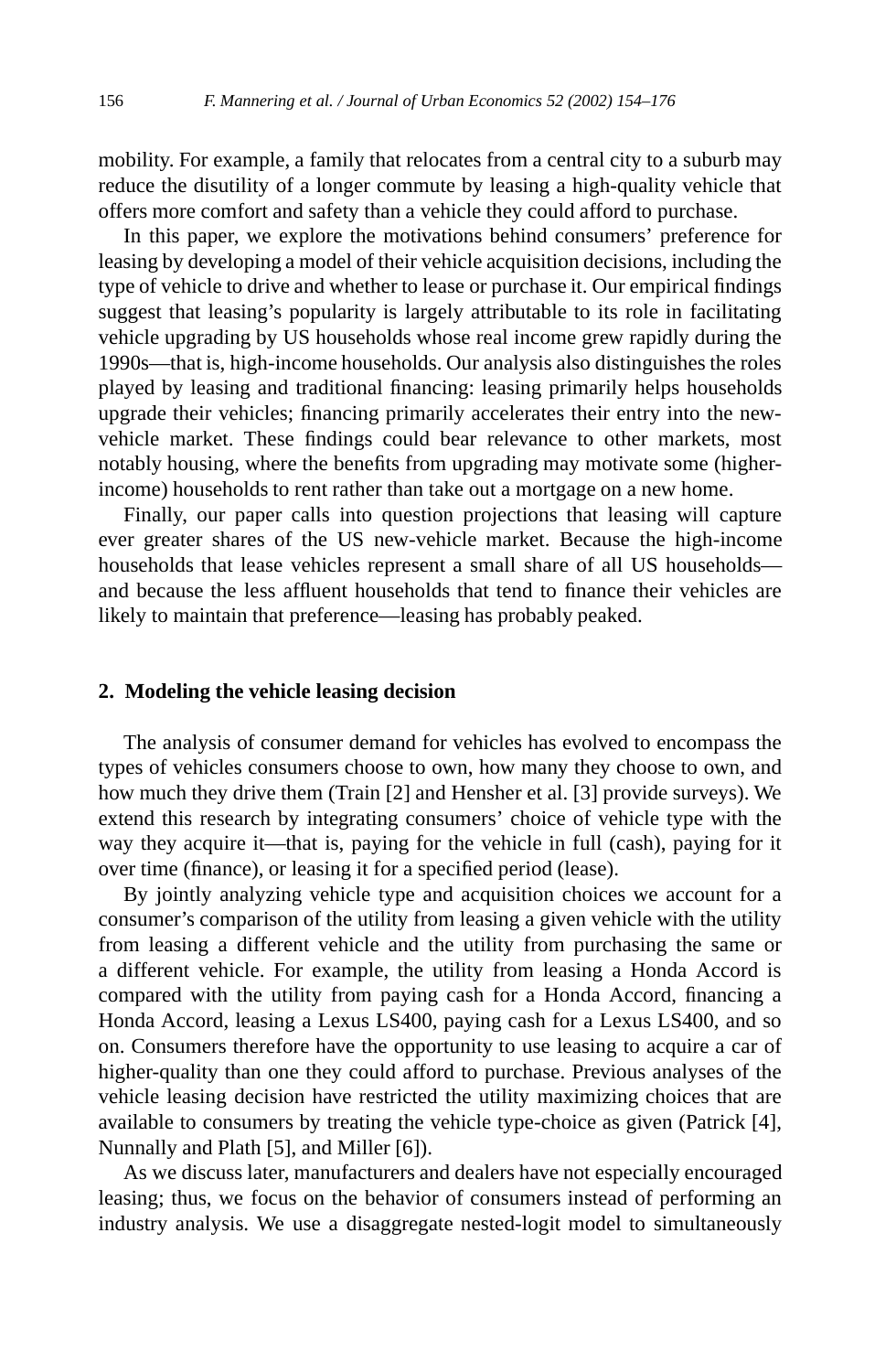

Fig. 2. Initial nested-logit model of acquisition and vehicle type-choice.

analyze the three financial options that consumers have when they decide to acquire a vehicle and the vehicle type choices that correspond to these decisions. McFadden [7] has shown that this model can be derived from consumers' utility maximizing behavior.

The initial structure of the model is summarized in Fig. 2. As pointed out by McFadden [7], the nested-logit model assumes that the acquisition method and vehicle type-choice are not sequential but instead reflect simultaneous decisions.<sup>2</sup> The nesting done here appropriately eliminates shared unobserved effects among vehicle types within each of the acquisition methods.<sup>3</sup>

Statistical tests revealed that the hypothesis of coefficient stability across vehicle type-choice models should be rejected; thus, it would be inappropriate to ignore how a vehicle was acquired and estimate one vehicle type-choice model for all households in our sample.<sup>4</sup> As shown in Fig. 2, we specify separate vehicle type-choice models for households who lease, finance, or pay cash for their vehicle. The utility function for each decisionmaker is given by

$$
U_{i|a} = V_{i|a}(X\beta) + \mu_{i|a},
$$

where  $U_{i|a}$  denotes the random utility of vehicle alternative *i* conditional on financial acquisition (hereafter acquisition) choice *a*, *V* denotes the mean indirect utility, which is a function of a vector of explanatory variables *X* (including

<sup>2</sup> We could have also included the decision of how many vehicles a household chooses to own in the analysis, but we found that it was statistically justifiable to analyze this decision independently of the type-choice and acquisition decision.

<sup>3</sup> Although the nested-logit model allows errors to be correlated across decisions, it assumes that errors for alternatives within a given decision are uncorrelated. This assumption, however, can and will be tested at appropriate points here. In addition, the disaggregate nested-logit model assumes vehicle prices are exogenous because an individual consumer cannot significantly influence market prices.

<sup>&</sup>lt;sup>4</sup> Based on a likelihood ratio test, we found that the hypothesis that the coefficients of the lease, finance, and cash type-choice models were equal could be rejected with more than 99% confidence.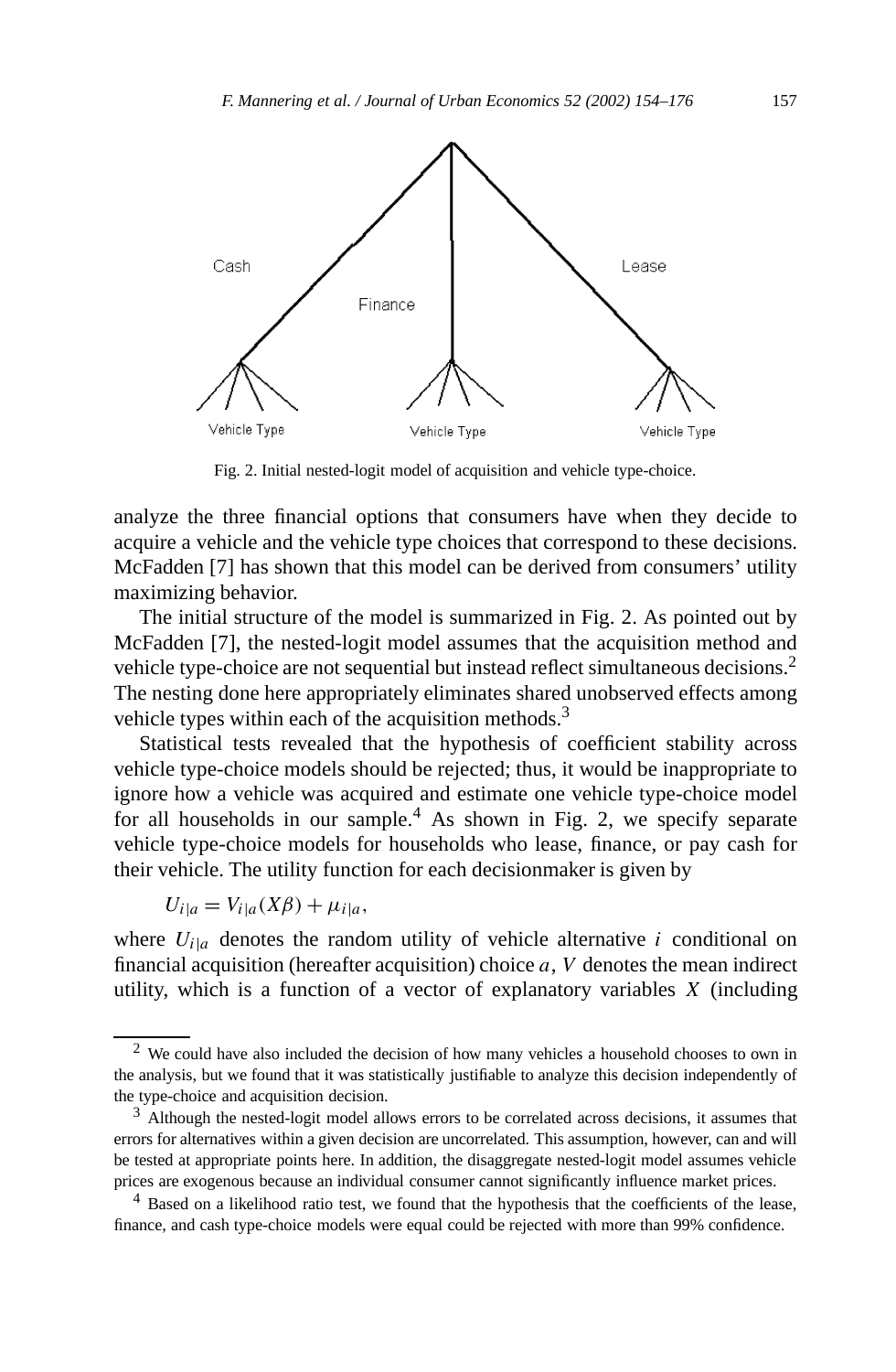vehicle attributes, socioeconomic characteristics of the decisionmaker, and other influences) and a vector of estimable parameters  $\beta$ , and  $\mu$  is an error term assumed to have a generalized extreme value distribution.

Given this utility function, the multinomial logit probability that an individual selects vehicle alternative *i* conditional on acquisition-choice *a* is

$$
prob_{i|a} = \frac{\exp(V_{i|a})}{\sum_{I} \exp(V_{I|a})},\tag{1}
$$

where  $V_{i|a}$  denotes the indirect utility from vehicle alternative *i* conditioned on acquisition-choice *a,* and *I* is the set of vehicle alternatives.

Drawing on Mannering and Winston [8–10], we specify the indirect utility that consumers derive from their vehicle choice as a function of socioeconomic characteristics, vehicle attributes, brand loyalty, and brand preference. Socioeconomic variables include the consumer's age, household income, and residential location.

The vehicle attributes we include in each specification are purchase price, operating costs, insurance costs, residual value, vehicle size, horsepower, turning radius, availability of an air bag, and a repair index. These variables are consistent with those used in previous vehicle choice models. We also follow previous specifications by interacting purchase price with household income.<sup>5</sup> A key variable for our purposes is a vehicle's residual value, which is determined by the percentage of the manufacturer's suggested retail price that the vehicle is expected to retain after its first three years of use. The residual value is a good indicator of vehicle quality and depreciation and, along with the vehicle purchase price, influences the financial terms of a lease.

We included the purchase price, instead of total lease costs, in the type-choice model of consumers who lease vehicles because we were unable to get complete information on the full costs of a lease (down payment, monthly payments, and so on) for the vehicles in our sample. The substitution should be acceptable because a vehicle's purchase price is highly correlated with the full costs of leasing it and such correlation should not vary systematically by vehicle make and model. In addition, the purchase price (and vehicle depreciation) are important to consumers who lease because they can profit if their vehicle is worth more than its residual value when the lease expires.<sup>6</sup> A potential problem with using purchase prices would arise if automakers or dealers consistently offered greater incentives for

<sup>5</sup> Exploratory estimations indicated that the best statistical fits were obtained by specifying the natural log of vehicle price divided by the natural log of household income. This specification implies that a given price increase has a smaller impact on the demand for an expensive vehicle than on the demand for a less expensive vehicle.

<sup>6</sup> Under *closed-end* leases, which were introduced in the late 1980s, consumers return the vehicle to the dealer when the lease expires and assuming they have neither damaged the vehicle nor exceeded mileage limits, suffer no additional cost if the vehicle is worth less than the estimated residual value. If the vehicle is worth more than its estimated residual value, the consumer can purchase it and keep or re-sell it at a profit.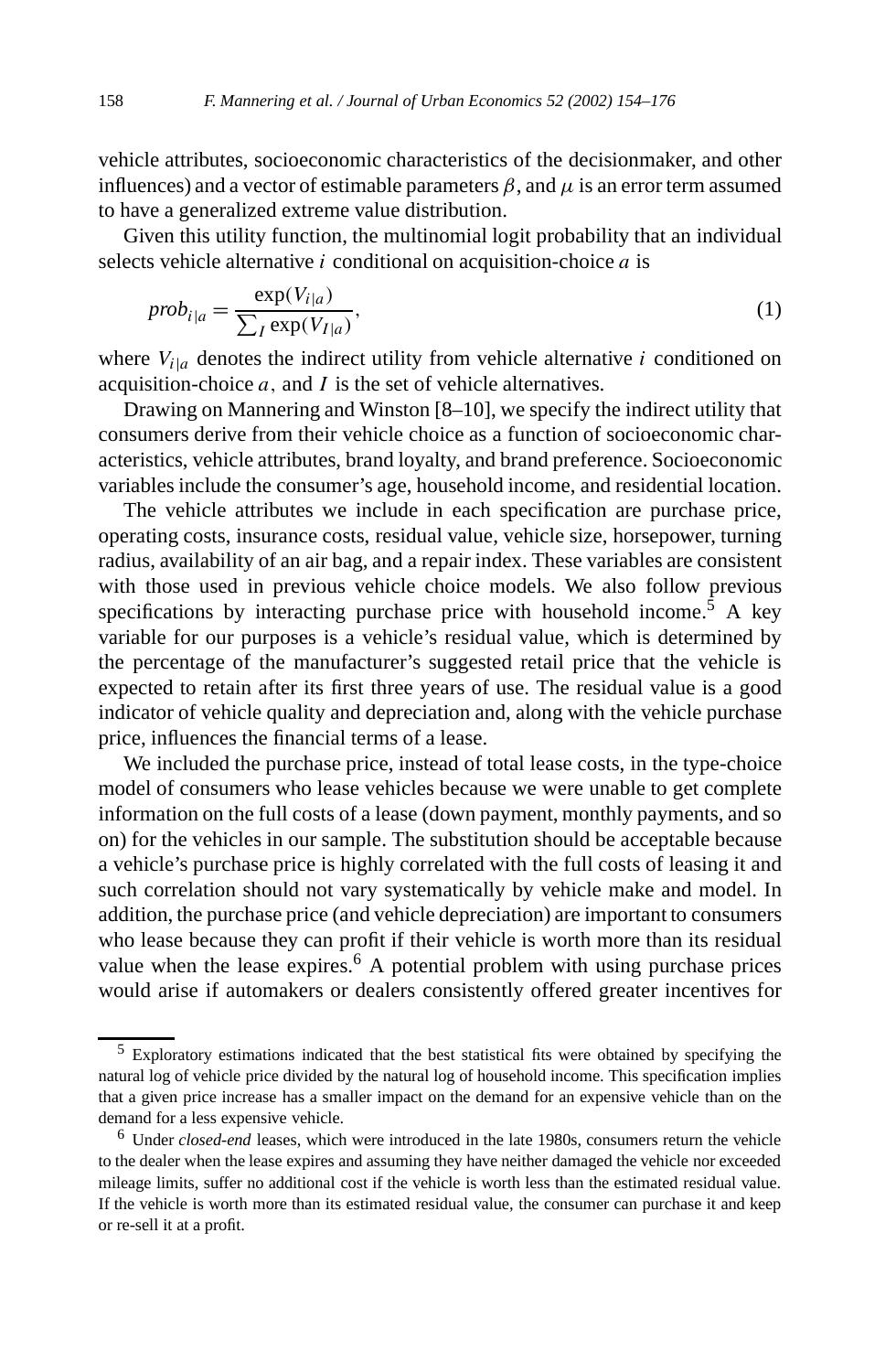leasing than for financing or paying cash. Although incentives for leasing are offered from time to time, incentives are also offered for financing and paying cash. Thus the relative cost of leasing did not change much during our sample period. Indeed, as noted later, real purchase prices of automobiles and the real monthly costs of leasing remained fairly constant throughout the 1990s.

Drawing on our previous work (Mannering and Winston [9,10]), we distinguish between brand loyalty and brand preference. Brand loyalty captures the consumer's accumulated information about a brand. It is specified as the number of previous consecutive purchases (or leases) of the same brand of vehicle as the new-vehicle purchase (or lease) being considered. Brand preference captures the tendency for consumers to purchase (or lease) a specific brand of vehicle all else equal. It is specified by vehicle make dummy variables.

We now turn to the acquisition-choice. Statistical tests revealed that we could not estimate a consumer's acquisition alternatives jointly, as we specified them in Fig. 2, because this specification violated the independence of irrelevant alternatives (IIA) property of the logit model.<sup>7</sup> We thus decompose a consumer's acquisition-choice into two subchoices. First, we estimate a binary logit model of whether consumers pay cash for their vehicle or use a non-cash alternative (lease or finance) to acquire it. For consumers who use a non-cash alternative to acquire a vehicle, we estimate a binary logit model of whether they lease or finance it. The final structure of our nested-logit model of vehicle acquisition and type-choice is summarized in Fig. 3. (Again, this structure does not imply sequential decisionmaking; all decisions are simultaneous.)

Formally, the logit probability that an individual selects acquisition alternative *k* (cash or non-cash) to acquire a vehicle is given by

$$
prob_k = \frac{\exp(V_k + \Theta L_k)}{\sum_K \exp(V_K + \Theta L_K)},
$$
\n(2)

where *K* is the set of acquisition alternatives (cash, non-cash), and  $V_k$  is the indirect utility from acquisition alternative  $k$ , which is a function of household socioeconomic characteristics. This choice probability is also a function of a summary index of the attractiveness of the vehicles available on the market. That index, known as the "inclusive value," is constructed from the systematic utilities from the lower-level decision of what type of vehicle to select. For the cash alternative, the inclusive value is  $L_k = \log[\sum_l \exp(V_{I|c})]$ , where  $V_{I|c}$  is the indirect utility of vehicle types  $I$  conditioned on a cash acquisition  $c$  as determined in Eq. (1).  $L_k$  is interpreted as the expected value of the maximum utility obtained from the choice over all vehicles conditioned on a cash acquisition

<sup>7</sup> The IIA property of the logit acquisition model assumes that the error terms of the cash, lease, and finance alternatives are not correlated. Using the Small and Hsaio (1985) specification test, we found that this assumption could be rejected with more than 99% confidence. We also tested and rejected the specification of a joint choice logit model of vehicle type and acquisition.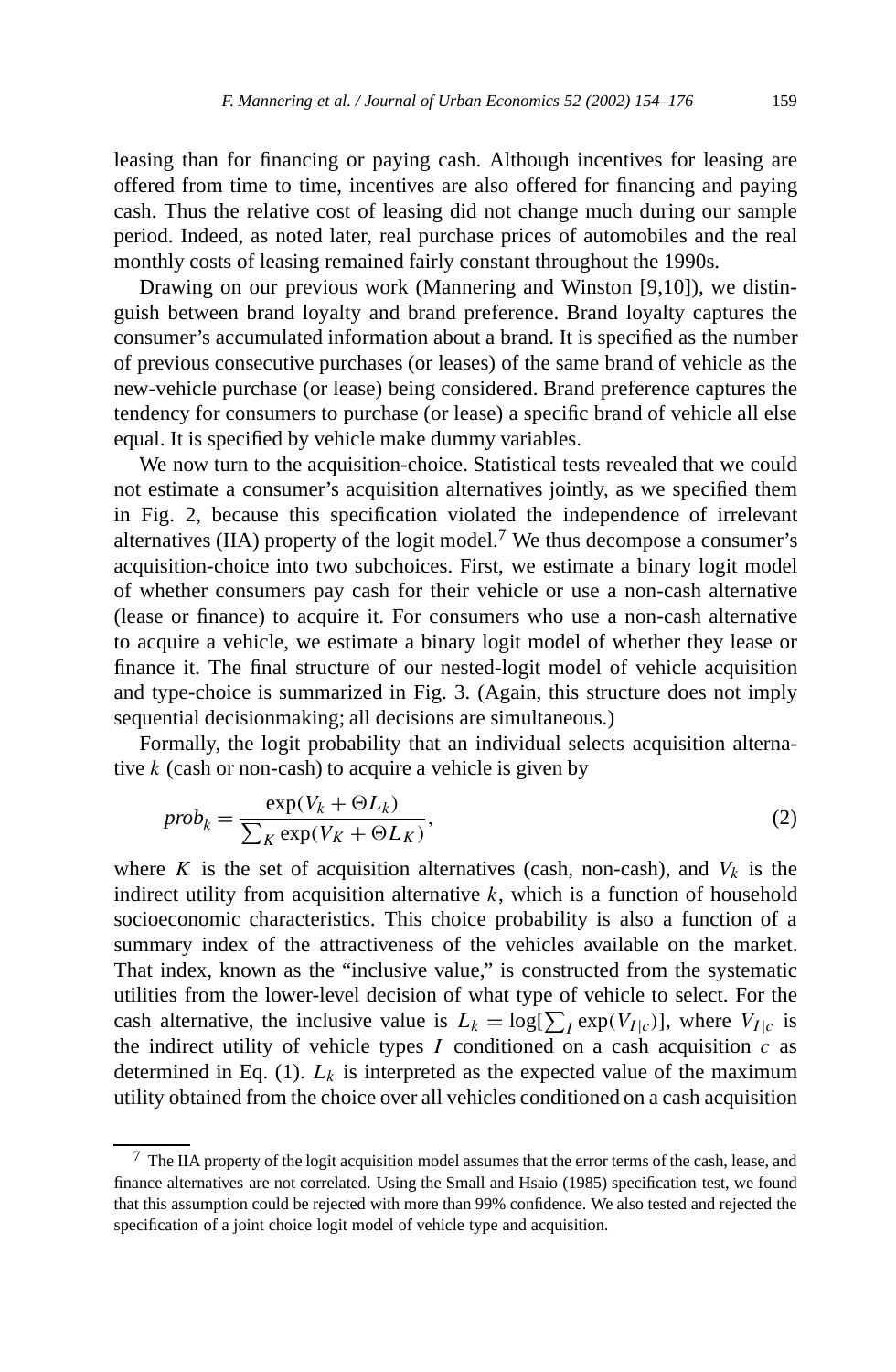

Fig. 3. Final nested-logit model of acquisition and vehicle type-choice.

(McFadden [7]). For the non-cash alternative (lease or finance), the inclusive value is  $L_k = \log[\sum_M \exp(V_{M|nc} + \Omega L_M)]$ , where  $L_k$  is now interpreted as the expected maximum utility obtained from the choice over all vehicles conditioned on a non-cash acquisition *nc*, and *M* is the set of non-cash acquisition alternatives (lease, finance). This inclusive value is more complicated than the preceding one because it is based on the attractiveness of vehicles available for leasing and financing (i.e., the two non-cash acquisition methods). It can be determined from the denominator of a binary logit model of the choice of whether to lease or finance a vehicle. The choice probability for this model is given by

$$
prob_{m|nc} = \frac{\exp(V_{m|nc} + \Omega L_m)}{\sum_M \exp(V_{M|nc} + \Omega L_M)},
$$
\n(3)

where  $prob_{m|nc}$  is the probability of a non-cash acquisition-choice *m* (lease or finance) conditioned on a non-cash choice, and  $V_{m|nc}$  is the indirect utility from leasing or financing a vehicle, which is a function of household socioeconomic characteristics. The inclusive value in this model is  $L_M = \log[\sum_l \exp(V_{I|M})]$ , where  $V_{I|M}$  is the indirect utility of vehicle types *I* conditioned on a non-cash acquisition method *M* as determined in Eq. (1). Note that vehicle attributes, such as prices, influence the choice of whether to lease or finance a vehicle through the inclusive value. Finally, the estimable coefficients  $\Theta$  and  $\Omega$  in Eqs. (2) and (3) must have a value between 0 and 1 for consumers' behavior to be consistent with utility maximization (McFadden [11] and Train [2]).

We estimate the nested-logit model with a random sample of 654 households who acquired 700 new automobiles or light trucks in the 1993, 1994, and 1995 model years, a period during which consumers' propensity to lease vehicles grew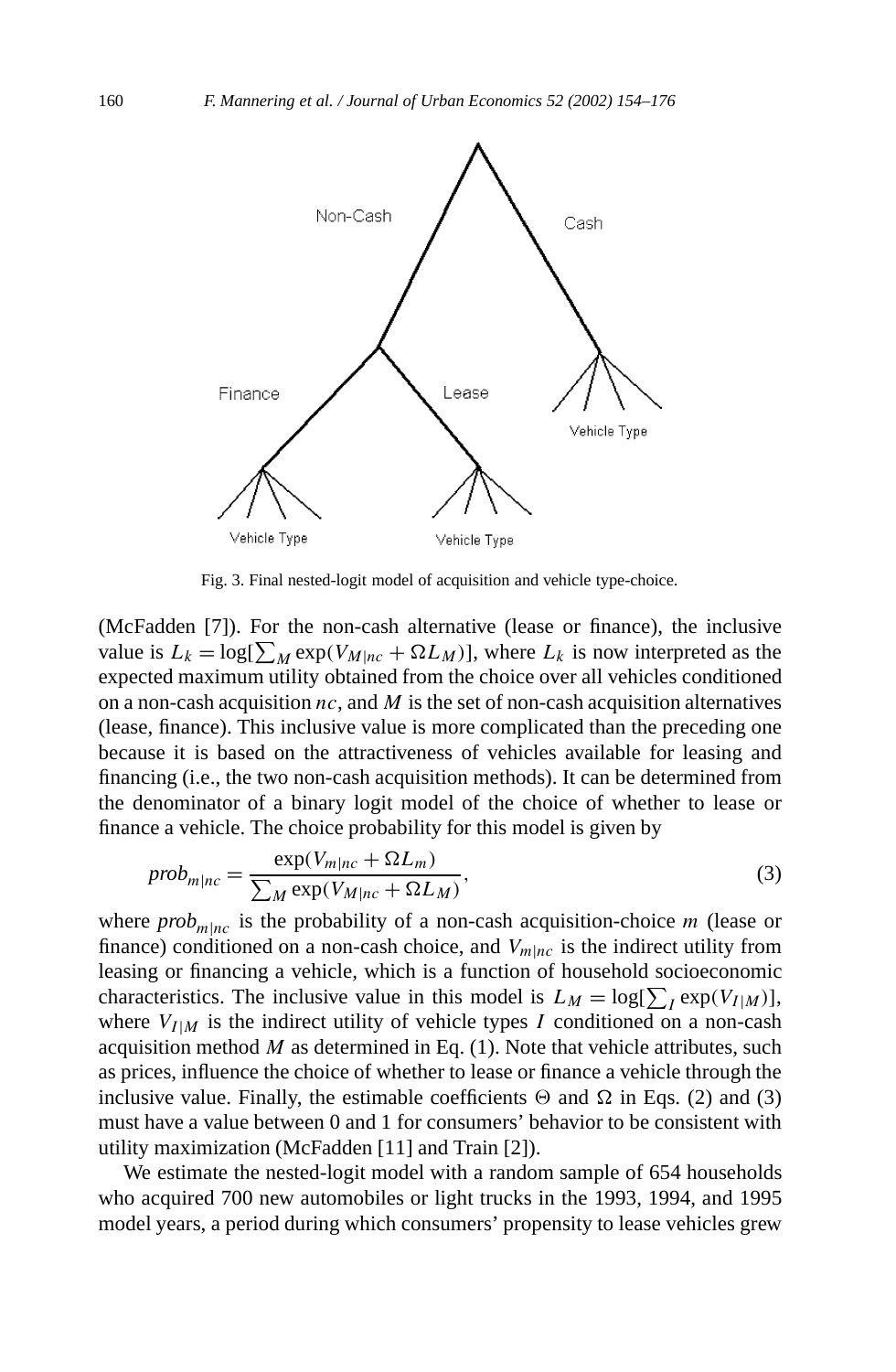|                                                   | Acquisition method |          |          |
|---------------------------------------------------|--------------------|----------|----------|
|                                                   | Pay cash           | Finance  | Lease    |
| Percent of vehicles acquired by                   | 28.1               | 51.6     | 20.3     |
| Annual average income of households who           | \$62,000           | \$54,000 | \$88,300 |
| Percent of consumers who are college educated who | 49.7               | 30.5     | 56.3     |
| Average age of consumers                          | 59 years           | 43 years | 46 years |

Table 1 Sample statistics by acquisition method

steadily.<sup>8</sup> The sample is drawn from a national household panel administered by National Family Opinion, Inc., and managed by Allison–Fisher, Inc. It is composed of consumers' new-vehicle type choices (make, model, and year) and acquisition choices.<sup>9</sup> The sample also includes consumers' socioeconomic characteristics, and vehicle ownership histories, which are used to construct the brand loyalty variables. Vehicle attributes are from 1993–1995 issues of *Consumer Reports* and the *Market Data Book* published by Automotive News, while vehicle expected residual values are from 1993–1995 issues of Edmunds *New Cars, Prices and Reviews*.

As shown in Table 1, consumers leased 20.3% of the vehicles in the sample, paid cash for 28.1%, and financed 51.6%. An inspection of our data revealed that the growth in leasing appears to be coming slightly more from consumers who previously financed their vehicles than from consumers who previously paid cash for them. Consumers who lease vehicles have, on average, much higher incomes than consumers who finance them, which provides some preliminary evidence that leasing and financing are serving different purposes. Consumers who lease vehicles also have, on average, higher incomes than consumers who pay cash for them and have more education than consumers who pay cash for or finance their vehicles. Consumers who pay cash are, on average, older than consumers who lease or finance. Generally, these sample statistics are consistent with population summaries of the automobile leasing market (e.g., Aizcorbe and Starr-McCluer [1]), indicating we have a representative sample.

<sup>8</sup> Consumers generally do not lease used vehicles. Because we want to study consumers' propensity to lease vehicles, we did not include used vehicles in the analysis.

<sup>&</sup>lt;sup>9</sup> Acquisition choices are based on consumers' financial arrangements with automobile dealers. For example, if a consumer took out a home equity loan and paid cash for a vehicle at the dealer, the consumer's acquisition-choice would be specified as cash. The lease acquisition choices in our sample only include consumers who lease a car for their personal and business use and who make their own lease payments. Thus we do not include consumers who select vehicles that are leased by their employer or who select vehicles that are leased by a company they own and solely use them for business.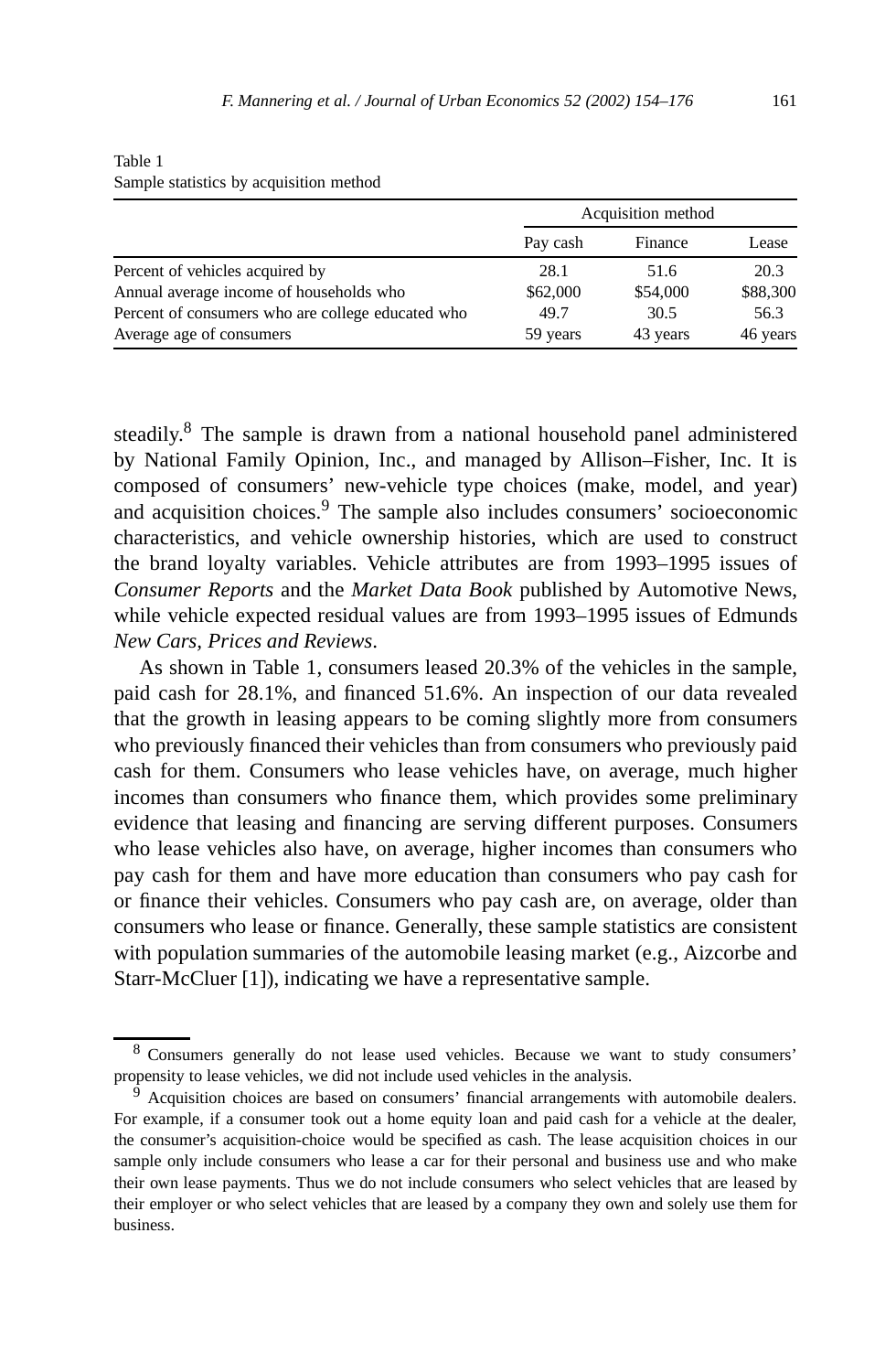#### **3. Estimation results**

Statistical tests revealed that we could not reject the hypothesis that the coefficients of the vehicle type and acquisition-choice models were the same for 1993, 1994, and 1995 model years, thus we combined our annual data and estimated models for the 1993–1995 period.<sup>10</sup> As described above, we estimated separate vehicle type-choice models for consumers who leased, financed, or paid cash for their vehicles, and separate models for whether or not consumers paid cash for a vehicle, and whether they leased or financed a vehicle.<sup>11</sup>

#### *3.1. Vehicle type-choice models*

Table 2 presents the coefficient estimates for households who leased their vehicle.<sup>12</sup> The coefficients are generally reliable and have the expected sign. Consumers are more likely to lease a given vehicle if it has a passenger-side air bag, greater reliability, and greater performance (as measured by turning radius and vehicle horsepower), while an increase in a vehicle's operating (fuel) or capital (purchase) costs makes it less likely that they will lease that

 $12$  The choice alternatives are new vehicles defined by make and model. As in other type-choice models (Mannering and Winston [9,10]), the logit independence from irrelevant alternatives (IIA) assumption was tested using the test proposed by Small and Hsaio [13]. The data were split in a number of ways to test for IIA violations (e.g., by foreign/domestic manufacturer and size and class of vehicle). In all cases, the IIA assumption could not be rejected at the 95% confidence level. For estimation purposes, we take advantage of the multinomial logit IIA property and estimate the type-choice models by random subsampling of 10 alternative vehicles including the chosen alternative. (During the time our sample was drawn, there were no constraints on the cars available for leasing.) Thus we need not estimate choices over the 150–175 different makes and models offered by manufacturers each year. Finally, we excluded households who made more than one new-vehicle purchase during our 3-year sample period to investigate whether the estimation results were affected by including households who made more than one vehicle purchase. We found that the estimation results were not affected by including these households; that is, the potential bias created by the correlation of the error terms of a household with multiple observations was negligible.

 $10$  The stability of the lease, finance, and cash vehicle type-choice coefficients was tested with a likelihood ratio test. In all cases, the hypothesis of temporal stability across model years could not be rejected at the 95% confidence level. Tests for the temporal stability of the acquisition-choice coefficients produced the same result.

 $11$  A referee pointed out that this specification implies that if consumers are induced to switch, for example, from financing to paying cash, their valuation of vehicle attributes will change. This taste change is plausible if the switch were caused by an increase in income. It would be less plausible if, for example, the switch occurred because the cost of financing increased. That is, the mean tastes among those who finance their vehicles differ from the mean tastes among those who pay cash or lease, which is consistent with our empirical test, but consumers who switch from financing to paying cash do not change their tastes. Although this does not affect our primary conclusions, taste variation could be explored by estimating vehicle type choices with mixed logit (Brownstone and Train [12]). Unfortunately, this is not possible here because we must estimate a subsample of roughly 150–175 alternative makes and models (see next section). Consistent estimates for a multinomial logit model can be achieved from subsampling alternatives, but this property is not shared by the mixed logit model.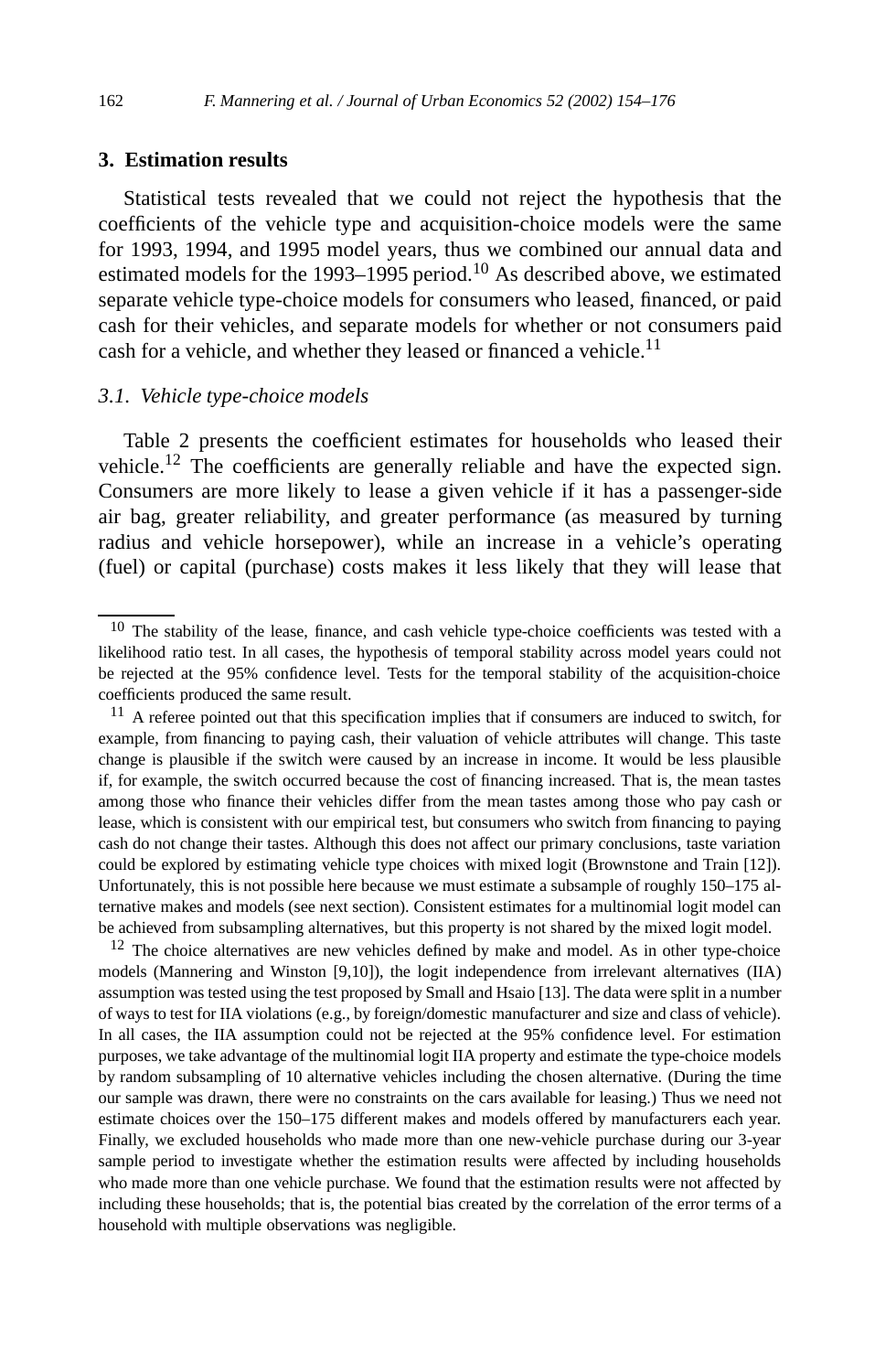Table 2

Multinomial logit coefficient estimates for 1993, 1994, and 1995: new-vehicle choice—lease submodel

| Variable                                                                                                                                                                                         | Coefficient<br>(standard error) |
|--------------------------------------------------------------------------------------------------------------------------------------------------------------------------------------------------|---------------------------------|
| Vehicle attributes and socioeconomic characteristics                                                                                                                                             |                                 |
| Passenger-side airbag dummy (1 if passenger-side airbag is standard on vehicle<br>model, 0 otherwise)                                                                                            | 1.045<br>(0.356)                |
| Vehicle reliability based on the Consumer Report's repair index <sup>a</sup>                                                                                                                     | 0.317<br>(0.133)                |
| Turning radius (in feet)                                                                                                                                                                         | 0.152<br>(0.059)                |
| Vehicle Horsepower (defined for households with annual income $>$ \$25,000)                                                                                                                      | 0.0075<br>(0.0039)              |
| Annual fuel cost (in dollars) <sup>b</sup>                                                                                                                                                       | $-0.0018$<br>(0.0014)           |
| Natural log of vehicle price divided by the natural log of household income (in<br>thousands of dollars)                                                                                         | $-9.536$<br>(2.484)             |
| Vehicle residual value if sold by a US manufacturer (defined as the percentage<br>of the manufacturer suggested retail price the vehicle will retain during its first<br>three years of use)     | 0.092<br>(0.026)                |
| Vehicle residual value if sold by a non-US manufacturer (defined as the<br>percentage of the manufacturer suggested retail price the vehicle will retain<br>during its first three years of use) | 0.065<br>(0.026)                |
| Subcompact class dummy if sold by a US manufacturer <sup>c</sup> (1 if vehicle is a US<br>manufacturer's subcompact, 0 otherwise)                                                                | 0.835<br>(0.678)                |
| Subcompact class dummy if sold by a non-US manufacturer <sup>c</sup> (1 if vehicle is a                                                                                                          | $-2.208$                        |
| non-US manufacturer's subcompact, 0 otherwise)<br>Compact class dummy <sup>c</sup> (1 if compact vehicle, 0 otherwise)                                                                           | (1.236)<br>1.845<br>(0.573)     |
| Mid-size vehicle dummy <sup>c</sup> (1 if mid-size vehicle, 0 otherwise)                                                                                                                         | 2.19<br>(0.58)                  |
| Large vehicle dummy <sup>c</sup> (1 if large vehicle, 0 otherwise)                                                                                                                               | 1.342<br>(0.654)                |
| Minivan dummy if sold by a US manufacturer <sup>c</sup> (1 if vehicle is a US manufactur-<br>er's minivan and the household has 3 or more members, 0 otherwise)                                  | 1.496<br>(0.635)                |
| Sports Utility Vehicle dummy if sold by a US manufacturer <sup>c</sup> (1 if vehicle is a US<br>manufacturer's SUV and the household has 3 or more members, 0 otherwise)                         | 2.71<br>(0.74)                  |
| Sports Utility Vehicle dummy if sold by a non-US manufacturer <sup>c</sup> (1 if vehicle<br>is a non-US manufacturer's SUV and the household has 3 or more members,<br>0 otherwise)              | 2.215<br>(0.768)                |
| Brand loyalty and preference                                                                                                                                                                     |                                 |
| Number of previous consecutive GM purchases                                                                                                                                                      | 1.66<br>(0.45)                  |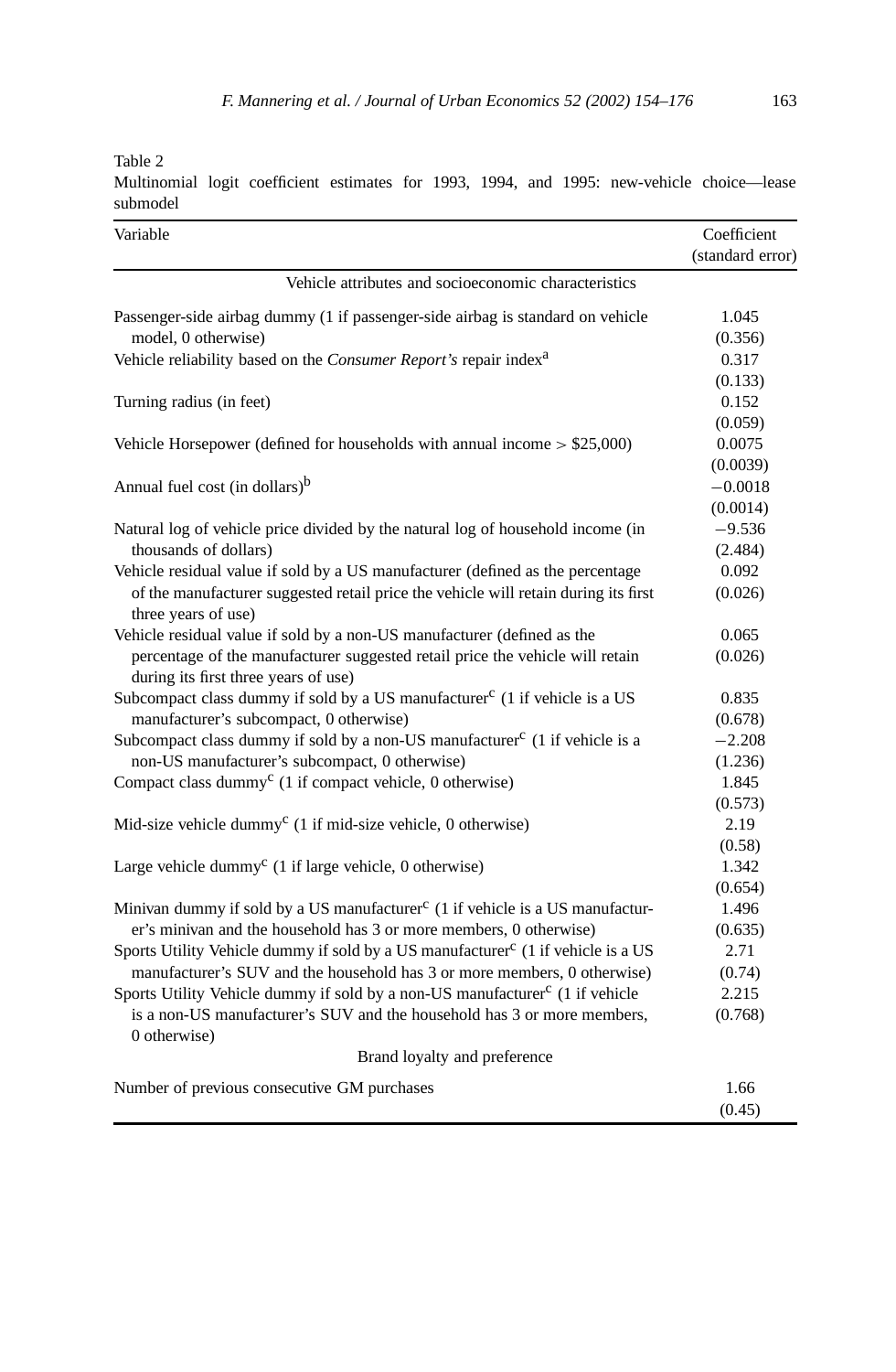|  | Table 2 ( <i>continued</i> ) |  |
|--|------------------------------|--|
|--|------------------------------|--|

| Variable                                                                   | Coefficient<br>(standard error) |
|----------------------------------------------------------------------------|---------------------------------|
| Number of previous consecutive Chrysler purchases                          | 1.04                            |
|                                                                            | (0.60)                          |
| Number of previous consecutive Ford purchases                              | 1.65                            |
|                                                                            | (0.546)                         |
| Number of previous consecutive Japanese manufacturer purchases             | 1.123                           |
|                                                                            | (0.40)                          |
| Number of previous consecutive purchases for vehicles produced by European | 4.656                           |
| or other manufacturers <sup>d</sup>                                        | (1.307)                         |
| Number of previous consecutive <i>leases</i> of the same make of vehicle   | 0.668                           |
|                                                                            | (0.394)                         |
| Ford manufacturer dummy (1 if produced by Ford, 0 otherwise)               | $-0.827$                        |
|                                                                            | (0.807)                         |
| GM manufacturer dummy (1 if produced by GM, 0 otherwise)                   | $-1.673$                        |
|                                                                            | (0.826)                         |
| Chrysler manufacturer dummy (1 if produced by Chrysler, 0 otherwise)       | $-2.605$                        |
|                                                                            | (0.864)                         |
| Japanese manufacturer dummy (1 if produced by a Japanese manufacturer,     | $-0.137$                        |
| 0 otherwise)                                                               | (0.384)                         |
| Summary statistics                                                         |                                 |
| Number of observations                                                     | 142                             |
| Estimation by maximum likelihood                                           |                                 |
| Log likelihood at zero                                                     | $-340.5$                        |
| Log likelihood at convergence                                              | $-203.4$                        |

<sup>a</sup> *Consumer Reports'* repair index is a measure of reliability that uses integer values from 1 to 5. A value of 1 indicates the vehicle has a "much below average" repair record, 3 is "average," while 5 represents a "much better than average" reliability. Although vehicles are becoming more reliable over time (i.e., a vehicle that currently is considered average may have been much better than average several years ago), this should not pose a problem here because our sample only covers three years.

<sup>b</sup> Annual fuel cost must be treated as endogenous because the vehicle choice of the household will impact the number of miles driven and the operating cost the household incurs. A two-stage least squares procedure was used to correct for the endogeneity of annual operating cost. Socioeconomic characteristics (e.g., education, household size, race, marital status, and gender) were combined with vehicle fuel efficiency and gasoline prices to obtain model specific instruments for the demand estimation.

<sup>c</sup> Vehicle class sizes (e.g., subcompact, compact) are defined by the US Environmental Protection Agency. Separate class dummies were specified for US and non-US manufacturers in some instances. They show that US manufacturers have achieved a certain dominance in the minivan market, as reflected by the positive coefficient of their minivan dummy (the minivan dummy for non-US manufacturers was insignificant). US manufacturers also have somewhat greater strength than non-US manufacturers in the sport utility and subcompact market.

<sup>d</sup> Other vehicles, mainly vehicles produced by Korean manufacturers, represent a small share of the vehicles in this classification.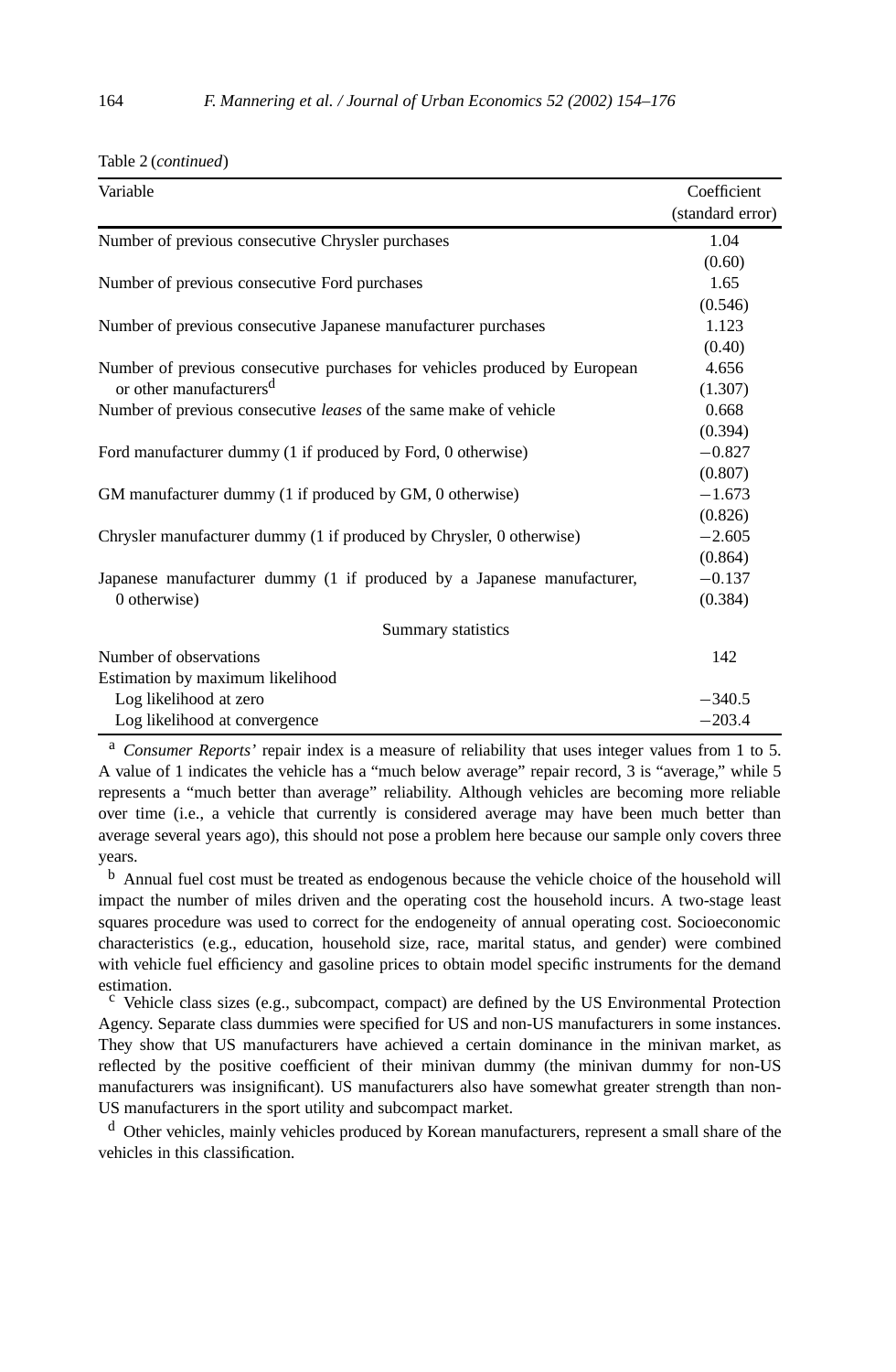vehicle.<sup>13</sup> Consumers are more likely to lease a given foreign or American vehicle if it has a higher residual value. Finally, the vehicle size class dummies reveal a growing preference among consumers to lease larger vehicles and sport utility vehicles relative to smaller vehicles (two-seater vehicles, mini-compacts, and pick-ups serve as the base classification).

It has been well established that consumers who purchase vehicles have brand loyalty (Mannering and Winston [9,10]). Our findings indicate that consumers who lease vehicles also have brand loyalty.<sup>14</sup> The coefficients indicate that the probability that consumers will lease a vehicle of the same brand that they previously purchased is greatest for European vehicles. Consumers also have lease loyalty, which captures the effect of previous leases of a particular brand, rather than the effect of previous purchases, on the probability that a consumer will lease a given brand. In contrast to purchase loyalty, lease loyalty does not vary statistically by vehicle manufacturer and also has a weaker effect on the probability of vehicle type-choice, but it is possible that these findings could change as households develop more experience with leasing.<sup>15</sup> Finally, consumers who lease vehicles have the strongest brand preferences for European and Japanese vehicles (the European manufacturer dummy is normalized to zero, the Japanese manufacturer dummy is negative but small and statistically insignificant). The extent of brand loyalty and brand preference in the leasing market is particularly important to European manufacturers because leasing accounts for a much greater share of new European vehicle acquisitions in the United States than it does for new American and Japanese vehicle acquisitions.

With a few exceptions, the type choices of consumers who finance or pay cash for their vehicles are influenced by the same vehicle attributes that influence the type choices of consumers who lease their vehicles (quantitative differences in the attributes' effects on type-choice will be discussed shortly). Thus we

<sup>&</sup>lt;sup>13</sup> Driver-side air bags were available for most vehicles in our sample; thus we were not able to capture their effect on vehicle choice. Turning radii have improved over the years to where they are rarely considered onerous by consumers. A greater turning radius, however, is highly correlated with unobserved factors associated with a smoother vehicle ride and greater comfort. Thus the positive sign for turning radius most likely reflects the influence of these vehicle characteristics. Finally, we found that households with annual incomes below \$25,000 did not value horsepower, possibly because they can afford only entry-level vehicles that are in a narrow range of 80–90 horsepower. Thus, our specification of vehicle horsepower includes households whose annual income exceeds \$25,000.

<sup>14</sup> As discussed in Mannering and Winston [9], brand loyalty estimates may capture state dependence or heterogeneity (i.e., unobserved consumer characteristics). We investigated this by conducting various tests including estimating the models using instrumented brand loyalty variables. We found, however, that the instrumented coefficient estimates were very similar to the uninstrumented coefficient estimates, thus the uninstrumented variables were used in the final estimation.

<sup>&</sup>lt;sup>15</sup> CNW Marketing Research, 1998–1999 Reference Guide reports that people who lease vehicles typically consider fewer brands than people who purchase them.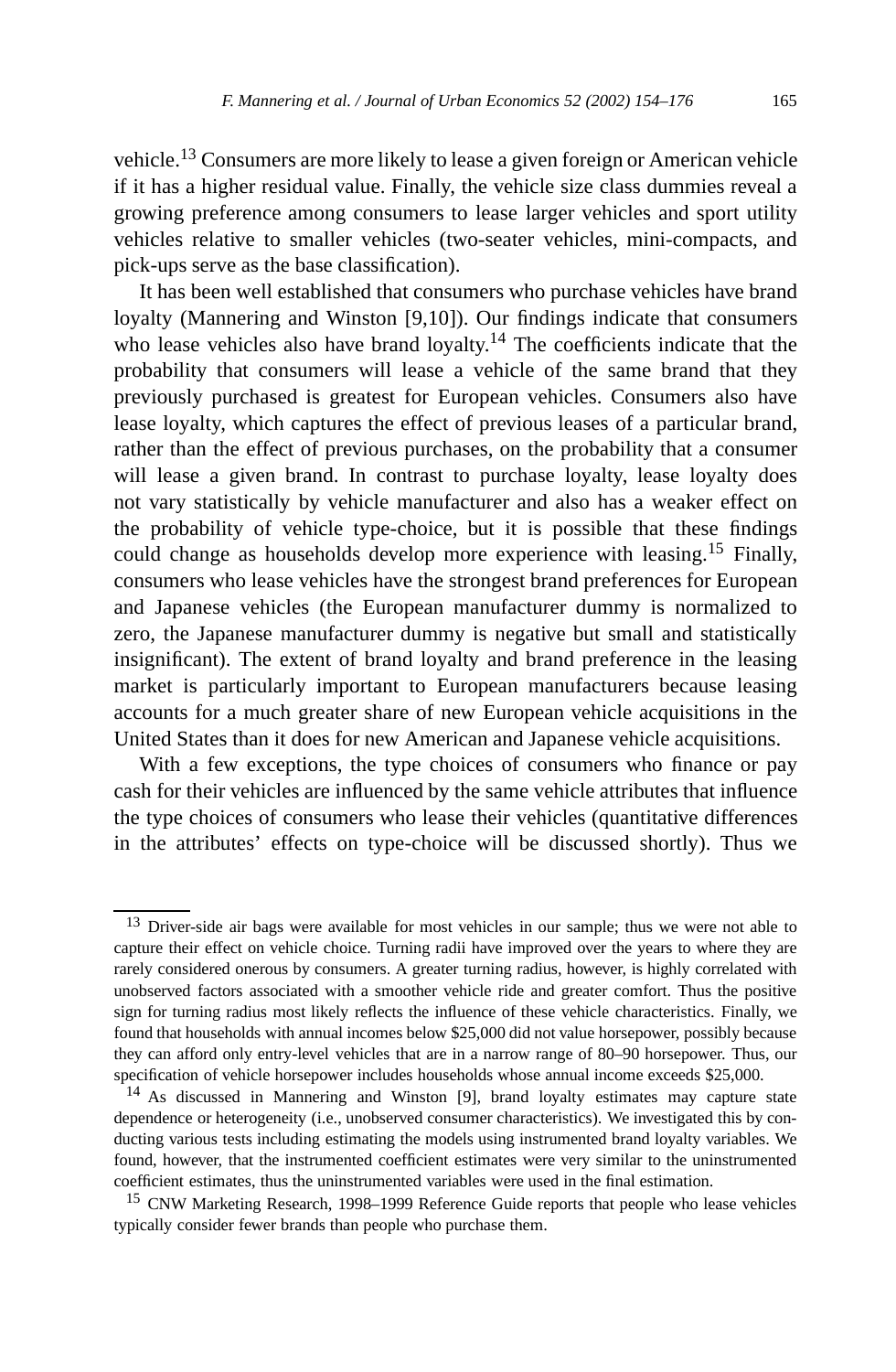summarize the key differences here and present the specific coefficient estimates in Appendices A and B.

Unlike consumers who lease their vehicles, consumers who finance them have *negative* lease loyalty (that is, when they finance a car, it is unlikely to be the same brand they leased).<sup>16</sup> At first glance, negative lease loyalty may be surprising because the low transactions costs facilitated by closed-end leases would seem to make it more likely that previous leasing experience would influence a consumer to purchase a vehicle of the same brand. However, our opposite finding is consistent with the notion that leasing and financing serve different purposes. Because consumers are attracted to leasing to upgrade the quality of the vehicles they drive but cannot afford to purchase, they would be unlikely to develop brand loyalty that would carry over to subsequent purchases.<sup>17</sup>

Why don't consumers who wish to upgrade their vehicles simply finance them? Because compared with leasing, financing could entail prohibitively high monthly payments. Financing is generally attractive not to those who wish to upgrade their vehicles, but to those who want to enter the vehicle market at a lower end. Thus when consumers shift from leasing to financing (or even paying cash), they are likely to have leased a brand's higher-quality vehicles and are "downgrading," possibly switching brands, because they now wish to purchase a vehicle. For example, a close inspection of our data revealed that one individual financed a Jeep Wrangler after leasing a Jaguar XJ6; another financed a Ford Escort after leasing a Cadillac Deville, and so on.<sup>18</sup>

Unlike consumers who lease or finance their vehicles, consumers who pay cash for them do not have lease loyalty or disloyalty (i.e., the lease loyalty variable was highly insignificant and not included in Appendix B). We speculate that these consumers have not had enough experience with leasing to develop either behavior.<sup>19</sup>

<sup>&</sup>lt;sup>16</sup> This finding might arise if only a few people who leased vehicles subsequently purchased vehicles. But our sample includes a significant percentage of people who previously leased a vehicle and subsequently decided to finance one.

<sup>&</sup>lt;sup>17</sup> Consumers who lease vehicles do have brand loyalty. This is not inconsistent with upgrade behavior because upgrading in this case is likely to occur within a brand.

<sup>&</sup>lt;sup>18</sup> Unlike the leasing model, estimates of the financing model indicate that older consumers are more likely to acquire an American car, consumers who live in metropolitan areas whose population exceeds 500,000 are more likely to acquire (smaller) Japanese vehicles, presumably in response to more congested roads in these areas, and all consumers are less likely to acquire a vehicle if its insurance cost increases. On the other hand, we found that vehicle horsepower had a statistically insignificant effect on consumers' vehicle type choices regardless of annual income.

<sup>&</sup>lt;sup>19</sup> In contrast to consumers who lease their vehicles, consumers who pay cash and live in metropolitan areas whose population exceeds 500,000 are more likely to acquire (smaller) Japanese vehicles. We also found that reliability and horsepower had a statistically insignificant effect on the type choices of consumers who paid cash, presumably because they only consider reliable vehicles that offer high performance.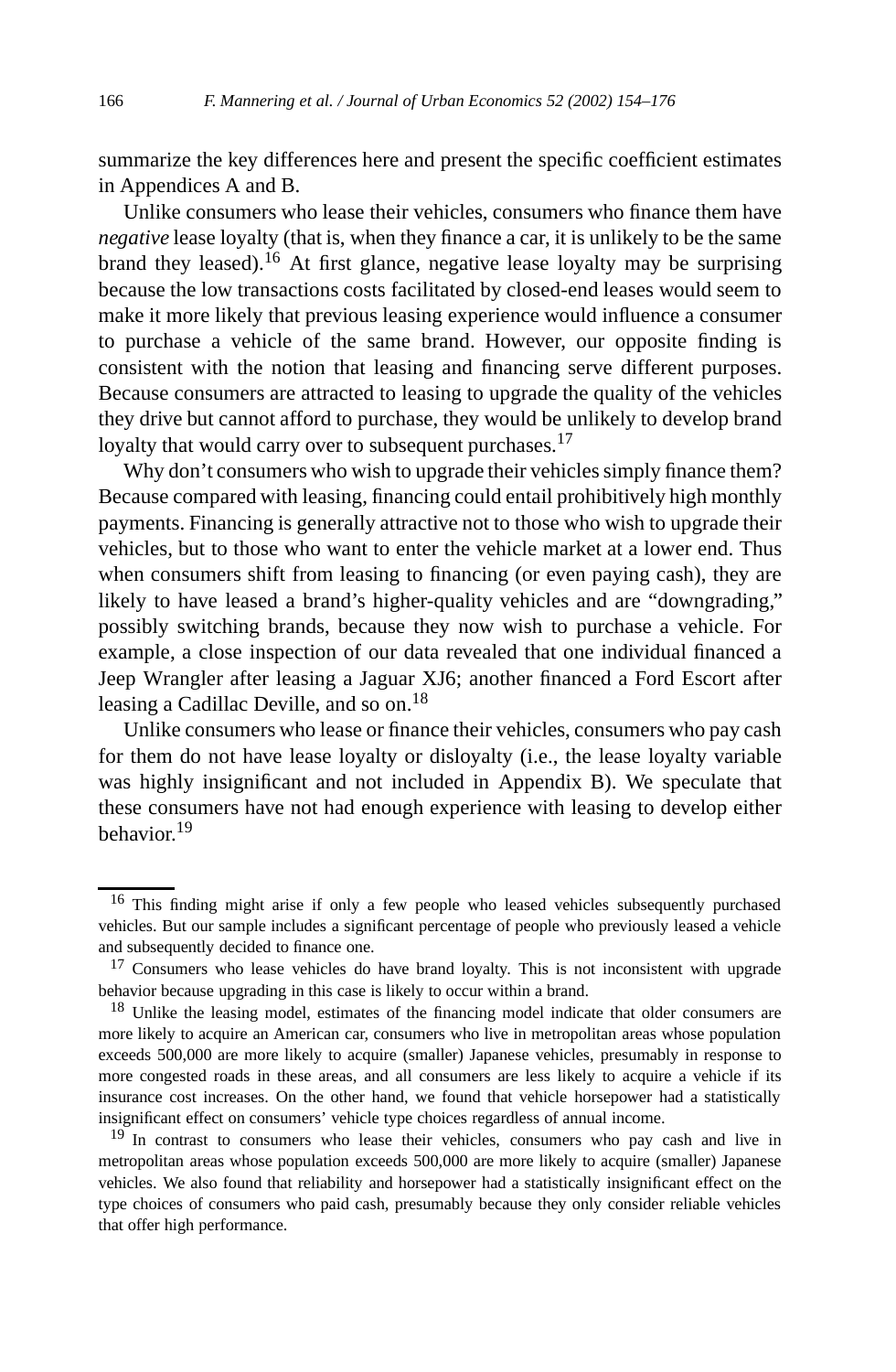Although all consumers' vehicle type choices are generally influenced by the same vehicle attributes, consumers who lease are willing to pay considerably more for certain "luxury" attributes than those who purchase. For example, leasers are willing to pay about twice as much for a passenger-side airbag and more than 80% more for additional horsepower.<sup>20</sup> Because leasers apparently place greater value on the attributes of higher-quality cars, we surmise that they are especially motivated by a desire to upgrade the quality of their vehicles.

#### *3.2. Acquisition-choice models*

The central objective of this paper is to understand consumers' growing tendency to lease; thus, the determinants of the choice of leasing a vehicle are especially important to this analysis (see Table 3). The coefficients of the vehicle type-choice models' inclusive values lie between 0 and 1, which is consistent with utility maximizing behavior.<sup>21</sup> They imply that consumers are more likely to lease a vehicle as their satisfaction from the set of vehicles available for leasing increases and more likely to finance as their satisfaction from the set of vehicles available for financing increases. The model year dummies indicate that, all else equal, leasing is becoming less onerous over time, which may reflect the growing value that consumers place on closed-end leases that reduce their transactions costs in the vehicle market. Consumers have to negotiate the terms of a lease, as they would have to negotiate a purchase price, but they do not have to worry about selling their vehicle when they want a new one.<sup>22</sup> Consumers are also more attracted to leasing if they have previously leased a vehicle because of a positive experience and the ability to draw on that experience to minimize the costs of excess wear and tear and use that they may have to pay at the end of the lease.<sup>23</sup>

<sup>&</sup>lt;sup>20</sup> Estimates of consumers' willingness to pay (WTP) for vehicle attributes are obtained by forming the ratio of the coefficient of a vehicle attribute and the vehicle price coefficient. The estimates account for the fact that the vehicle price coefficient in our specification is multiplied by the natural log of vehicle price divided by the natural log of household income. The estimated WTP for horsepower by consumers who purchase their vehicles was based on a statistically insignificant coefficient for horsepower. Thus although consumers who lease their vehicles do place a higher value on horsepower than consumers who purchase, our estimate of the difference in WTP should be viewed with caution.

 $21$  The inclusive values are statistically significantly different from zero at more than 95% level of confidence for a one-tailed test and statistically significantly different from one at more than 99% level of confidence. The latter finding is important because if the inclusive values were not statistically significantly different from one, then it would be appropriate to use a standard multinomial logit structure instead of a nested-logit structure.

<sup>&</sup>lt;sup>22</sup> Consumer dissatisfaction with open-ended leases, where consumers assumed the risk of vehicle depreciation, has been well documented. Closed-end leases still have uncertainty that is related, for example, to the unanticipated costs of mileage exceeding an allotted maximum. This has been a source of dissatisfaction among some consumers who drove more than they expected.

 $2<sup>23</sup>$  To test for the possibility that the leasing dummy might be capturing unobserved heterogeneity, we instrumented this variable with (lagged) exogenous socioeconomic characteristics but found that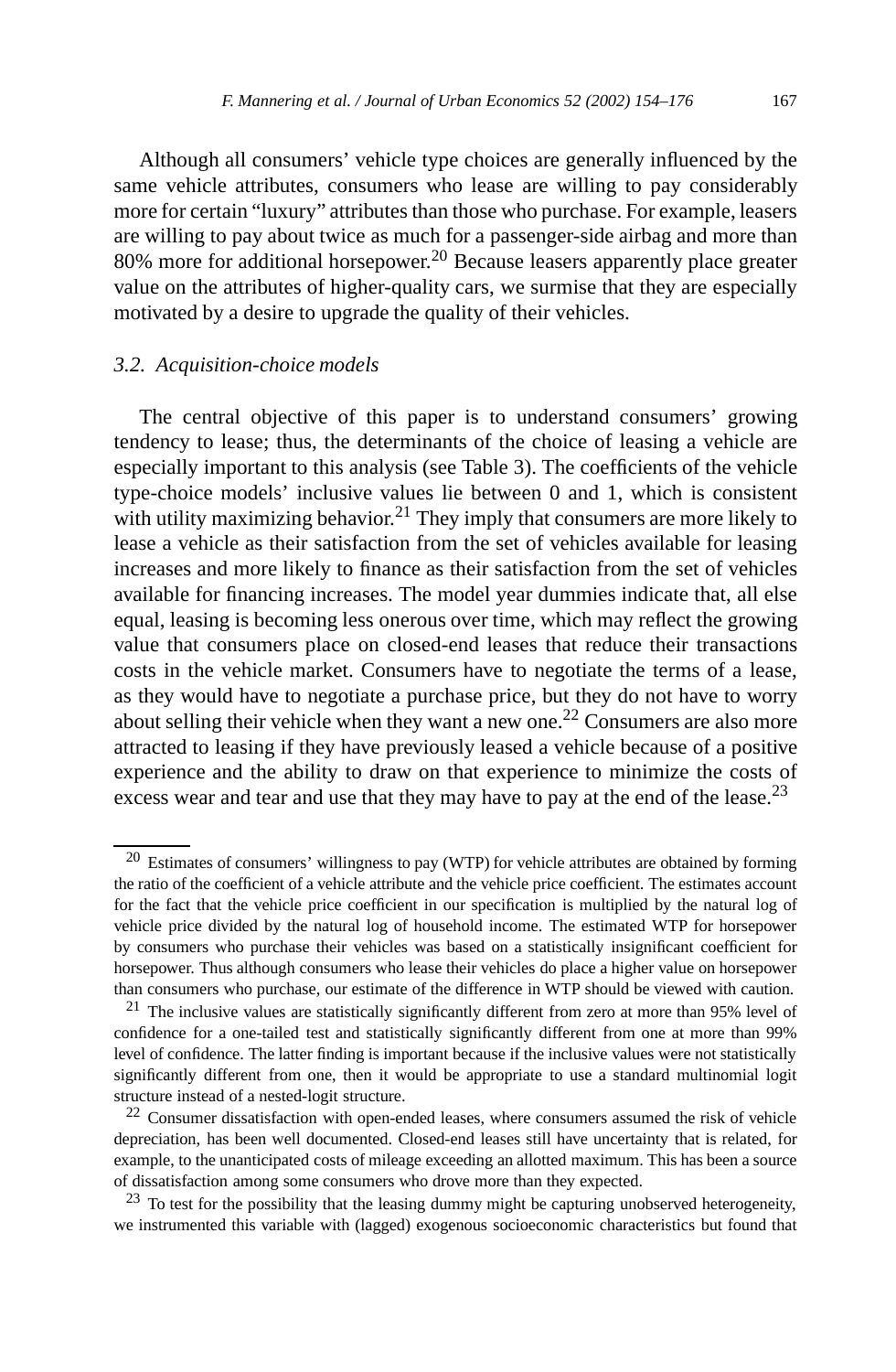Table 3

Binary logit coefficient estimates for determining the probability of leasing/financing—non-cash submodel

| Variable                                                                                      | Coefficient<br>(standard error) |
|-----------------------------------------------------------------------------------------------|---------------------------------|
| Inclusive value term from vehicle type/finance submodel                                       | 0.181                           |
|                                                                                               | (0.104)                         |
| Inclusive value term from vehicle type/lease submodel                                         | 0.15                            |
|                                                                                               | (0.096)                         |
| 1993 model year dummy (1 if lease-finance choice was made on a 1993 vehicle,                  | $-3.375$                        |
| 0 otherwise, defined for leasing alternative)                                                 | (0.772)                         |
| 1994 model year dummy (1 if lease-finance choice was made on a 1994 vehicle,                  | $-2.41$                         |
| 0 otherwise, defined for leasing alternative)                                                 | (0.746)                         |
| 1995 model year dummy (1 if lease-finance choice was made on a 1995 vehicle,                  | $-2.25$                         |
| 0 otherwise, defined for leasing alternative)                                                 | (0.74)                          |
| Dummy variable if household has previously leased a vehicle (defined for leasing              | 2.08                            |
| alternative)                                                                                  | (0.36)                          |
| Household Income (in thousands of dollars, defined for leasing alternative)                   | 0.012                           |
|                                                                                               | (0.0043)                        |
| Annual household debt <sup>a</sup> (in thousands of dollars, defined for leasing alternative) | 0.0088                          |
|                                                                                               | (0.009)                         |
| Education dummy (1 if respondent graduated from college, 0 otherwise, defined                 | 0.769                           |
| for leasing alternative)                                                                      | (0.312)                         |
| Miles (in thousands) the household expected to drive over 12,000 (0 if under                  | $-0.066$                        |
| 12,000, defined for leasing alternative) $b$                                                  | (0.026)                         |
| Summary statistics                                                                            |                                 |
| Number of observations                                                                        | 503                             |
| Estimation by maximum likelihood                                                              |                                 |
| Log likelihood at zero                                                                        | $-348.6$                        |
| Log likelihood at convergence                                                                 | $-212.2$                        |

<sup>a</sup> Detailed monthly household payment information for credit cards, utilities, homeowners insurance, medical insurance, alimony, mortgage or rent, other debt payments, and other vehicle payments were used to create the annual household debt variable.

<sup>b</sup> To control for possible endogeneity of this variable, survey information on the number of miles each household expected to drive annually was regressed against household socioeconomic characteristics (e.g., age, income, occupation) to obtain an appropriate instrument (see Mannering and Winston [8]).

Consumers' "life cycle" automobile consumption can be generally characterized by a desire to upgrade the quality of the vehicles they drive. According to consumer pollsters, households have long sought to spend money on certain products such as vehicles to "show that they have made progress" or to keep up with the latest technologies and styles. This behavior is evident to vehicle manufacturers. For example, automobile executives such as Alex Trotman acknowledge that

this had a negligible effect on the estimated coefficient. Thus we used the uninstrumented variable here.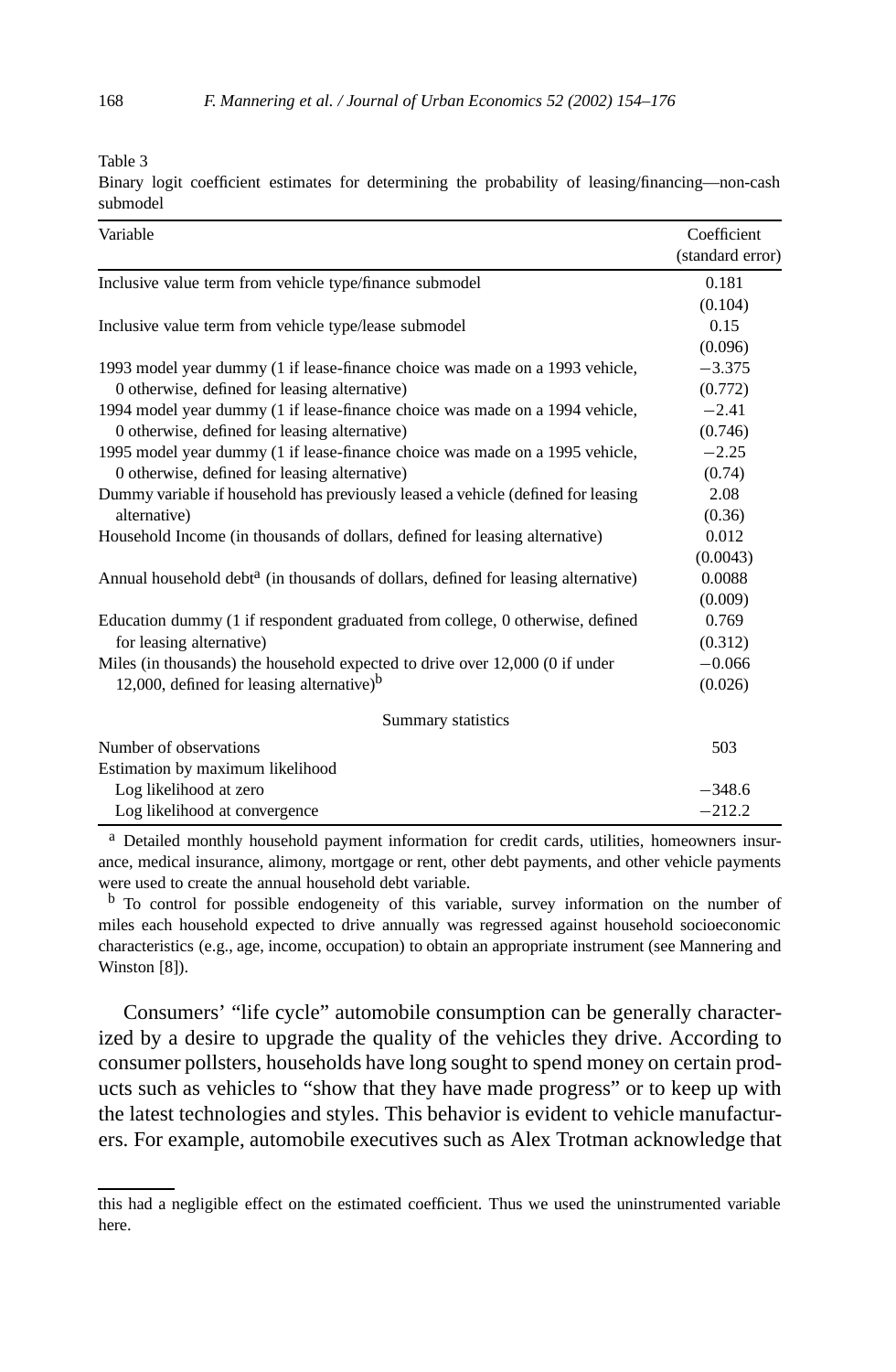"we [Ford] grow a lot of consumers through our product lines. They start with Escorts and move on to some other vehicle."24

Life cycle consumption is propelled by rising incomes. Thus we interpret our finding that consumers are *more* likely to lease a vehicle as their income increases to indicate that they use leasing to upgrade the quality of their vehicles.<sup>25</sup> The income elasticity indicates the effect that a percentage change in income has on the probability that a consumer will lease a vehicle. Based on the coefficient estimates, the income elasticity of leasing is large and rises with income; households earning \$75,000 per year have an income elasticity of 0.82 (i.e., a 1%) increase in these households' income raises their probability of leasing by 0.82%), households earning \$105,000 per year have an income elasticity of 1.09, and so on.<sup>26</sup> The pattern of these elasticities is consistent with Aizcorbe and Starr-McCluer's [1] finding that households with annual incomes greater than \$100,000 have the highest leasing *rates* among all households.

The positive effect of income on leasing also indicates that leasing's role in expanding consumption possibilities differs from financing's role. When we included income in the financing alternative instead of in the leasing alternative, it had a negative and statistically significant effect, indicating that people finance to overcome the financial constraints (i.e., down payment and monthly payments) of acquiring *any* new-vehicle, not just a higher-quality new-vehicle. Our finding that annual household debt has a statistically insignificant effect on the probability of leasing a vehicle suggests that consumers do not lease to overcome the financial constraints of acquiring a new-vehicle.<sup>27</sup>

We also find that consumers are more likely to lease a vehicle as their level of education increases. Consumers with more education may be more inclined to focus on how leasing enables them to upgrade their vehicles. Finally, consumers are less likely to lease a vehicle if they expect to travel more than 12,000 miles a year because they will typically have to pay a surcharge for this extra mileage.

To complete the analysis, we estimated a model of the decision to acquire a vehicle by paying cash. Because most of the estimates are peripheral to our purpose here, full results are presented in Appendix C. The finding of greatest interest is that an increase in annual household debt makes it less likely that

<sup>24</sup> Louis Uchitelle, "As Taste for Comfort Rises, So Do Corporations' Profits," *New York Times*, September 14, 1997, p. 1.

<sup>&</sup>lt;sup>25</sup> It is possible that dealers are more inclined to sell rather than to lease vehicles to lower-income consumers. Nonetheless, the high average income of households who lease vehicles (see Table 1) suggests it is highly unlikely that our finding of a positive effect of income on the probability of leasing reflects dealers' greater willingness to approve leases.

<sup>&</sup>lt;sup>26</sup> Income has a direct positive effect on the probability of leasing and has an indirect positive effect through the inclusive values of the vehicle type-choice models. Specifying income in a linear manner in the leasing/financing choice model produced the best statistical fit.

 $27$  Aizcorbe and Starr-McCluer [1] also conclude that liquidity constraints on acquiring a vehicle are not a factor in leasing decisions.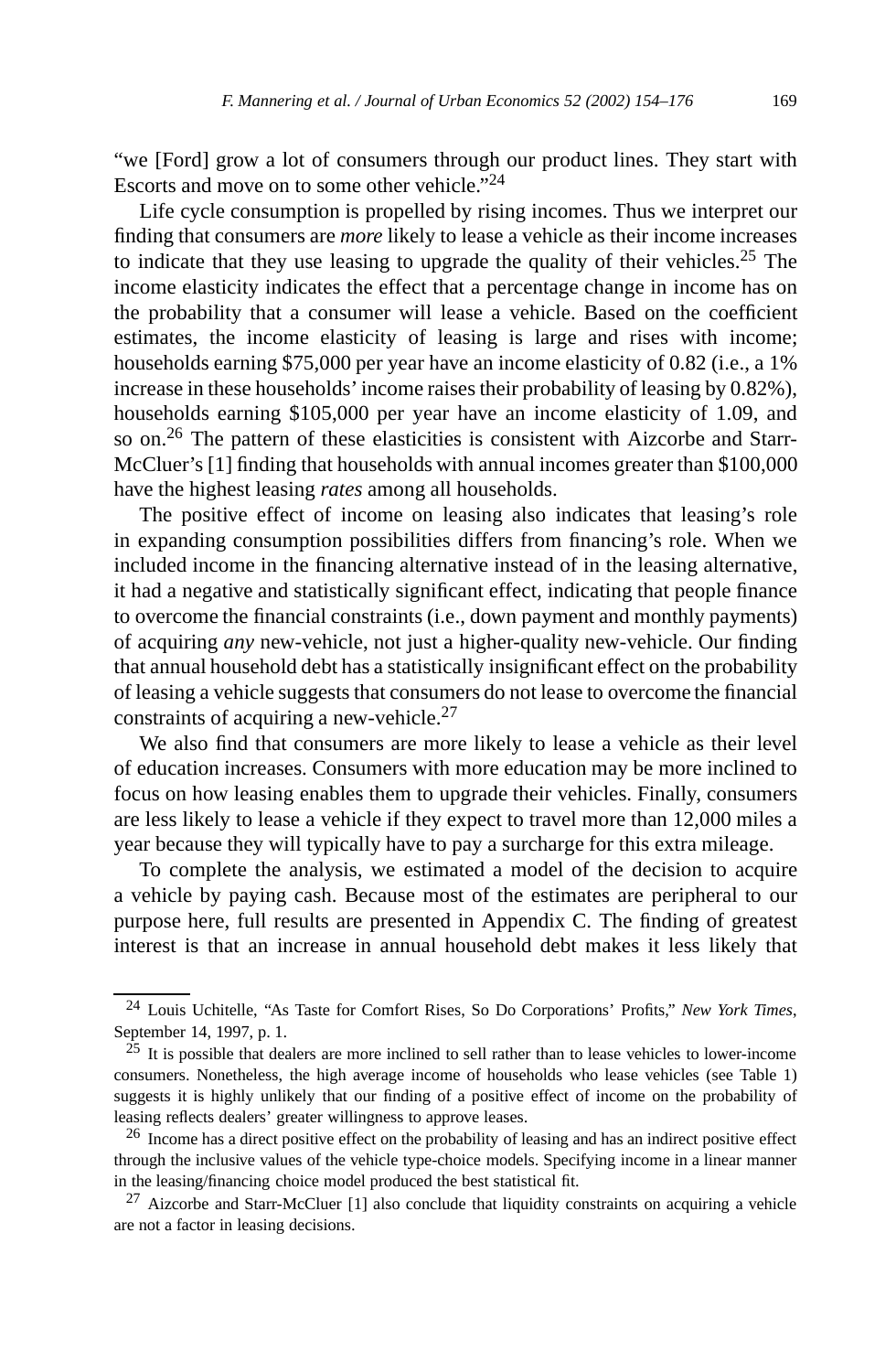consumers will pay cash for a vehicle. This may reflect habitual behavior; people with debt tend to accumulate it in other purchases. It may also indicate that as their debts increase, consumers use financing to enter the new-vehicle market.

#### **4. Consumers' growing interest in leasing during the 1990s**

We have interpreted a number of our empirical findings as support for the proposition that consumers' greater propensity to lease during the 1990s is consistent with their desire to upgrade the quality of the vehicles they drive. These findings include the *negative* lease loyalty of consumers who finance their vehicles after leasing, the higher value that consumers who lease place on certain luxury attributes, and the large positive effect of income on the decision to lease. These findings and others, such as the effect of household debt, also distinguish the role of leasing from that of traditional financing.

Why was upgrade behavior on the rise during the 1990s? As noted, consumers' life cycle, and thus upgrade, behavior is propelled by rising incomes. Although real median US household incomes stagnated during 1980–1995, the real incomes of the top fifth of US households increased 28%. They grew 8% from 1990 to 1995, which includes the period covered by our sample. These same households increased their wealth during the 1990s because of growth in the US stock market. The top 5% of US households enjoyed even greater capital gains from the growth in the stock market, while their real incomes increased 53% during 1980–1995, 17% during 1990–1995.<sup>28</sup> Real incomes of the top fifth and top 5% of US households grew much faster during these periods than during any economic expansion since the  $1950s<sup>29</sup>$ 

The rising incomes of upper-income households during the 1990s coupled with the large income elasticity of leasing has substantially contributed to the growth in leasing. Greater incomes have also made leasing more attractive because individuals' value of time rises with income, and, as reflected in the model year dummies in the leasing choice model, consumers increasingly value the low transaction costs of disposing of a leased vehicle.

The plausibility of the upgrade explanation for consumers' increasing propensity to lease vehicles is strengthened by the absence of empirical support for alternative explanations such as changes in new car prices and quality, dealers' behavior, tax laws, and drivers' behavior. For instance, conditional on acquiring a vehicle, our leasing choice model indicates that the price elasticity of leasing

<sup>28</sup> These data are from the US Census Bureau, Historical Income. The Consumer Price Index probably overstates the costs of inflation to these households, hence the growth in their real incomes has been even greater than these figures suggest.

<sup>&</sup>lt;sup>29</sup> This conclusion is based on examining the growth in real incomes of the top fifth and 5% of US households for a 5 year period starting with the expansion that began in May 1954 up to the expansion that began in July 1980.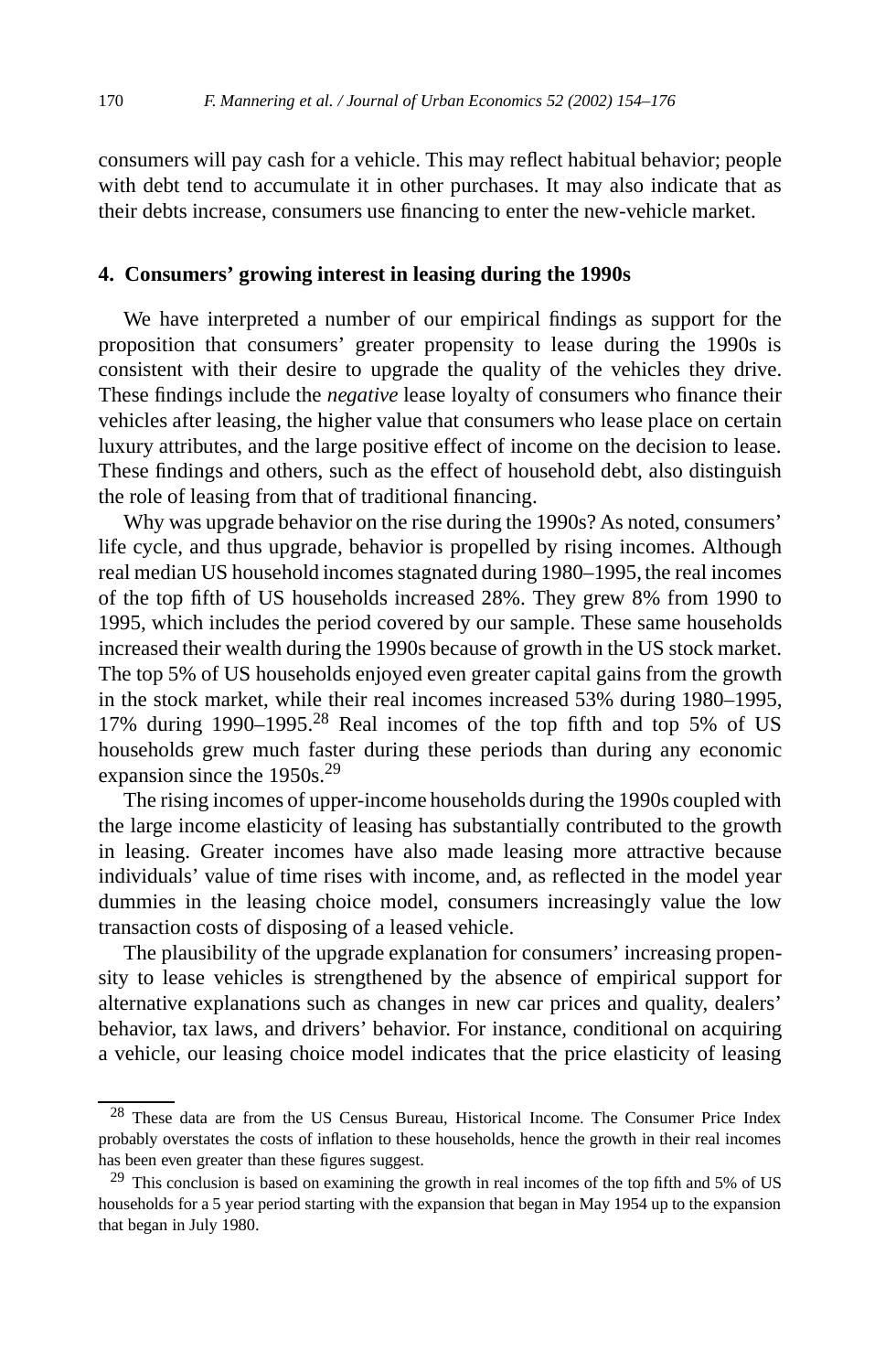is positive (i.e., an increase in vehicle prices increases the probability that a consumer will lease a vehicle), but the size of this elasticity is very small.<sup>30</sup> Moreover, the increase in real vehicle prices throughout 1980–1995, including the effect of government mandated equipment, was negligible. $31$  As indicated in various trade publications, such as *Consumer Reports*, the quality and reliability of new cars continued to improve throughout the 1990s. Thus it is unlikely that consumers are increasingly leasing to minimize the costs of uncertainty in vehicle quality (i.e., the "lemons" problem). In addition, the vehicles that tend to be leased are among the most reliable (e.g., Lexus, Infiniti, Mercedes, and so on).

Although dealers made leasing more attractive in the late 1980s by introducing closed-end leases, we uncovered no evidence that vehicle manufacturers or dealers significantly promoted leasing during the 1990s. Interviews with automobile dealerships in Seattle revealed that salespeople do not get higher commissions for leasing than for selling a given vehicle. Some salespeople have a slight preference for leases because, in their view, consumers generally lease a better vehicle than they would purchase and tend to enter the vehicle market more frequently than do people who purchase.

Nor does leasing offer notable tax advantages. The 1986 tax reform eliminated the interest deduction on car payments, but some consumers have taken out home equity loans, which are tax deductible, and paid cash for their vehicles. If tax reform had a pronounced effect on leasing behavior, one would expect to see a sharp jump in leasing shortly after 1986 instead of the steady increase that began around 1990. Finally, leasing would have become more attractive if vehicle miles traveled (VMT) per vehicle fell sharply because people would have been less likely to incur surcharges for excessive mileage. But VMT per vehicle increased during the 1990s, reflecting longer commutes and increasing the attractiveness of upgrading.

### **5. Conclusion**

Consumers' vehicle acquisition behavior, hitherto relatively ignored by economists, has assumed considerable importance because of the recent growth in leasing. We have argued that consumers' growing attraction to leasing arises from their ongoing desire to upgrade their vehicles—a pattern of behavior stimulated during the 1990s by unprecedented income growth among the top 20% of US households. But the leasing market may be starting to reach saturation because at this point its growth is largely attributable to this small share of US households. Indeed, preliminary data through 2001 indicate that the share of new automobiles

 $30$  The effect of vehicle prices on the probability of leasing is obtained through the inclusive values of the vehicle type-choice models.

<sup>&</sup>lt;sup>31</sup> Real new car prices from 1980–1995 with and without government mandated equipment are reported in the American Automobile Manufacturer's Association, *Motor Vehicle Facts and Figures*, 1996 edition.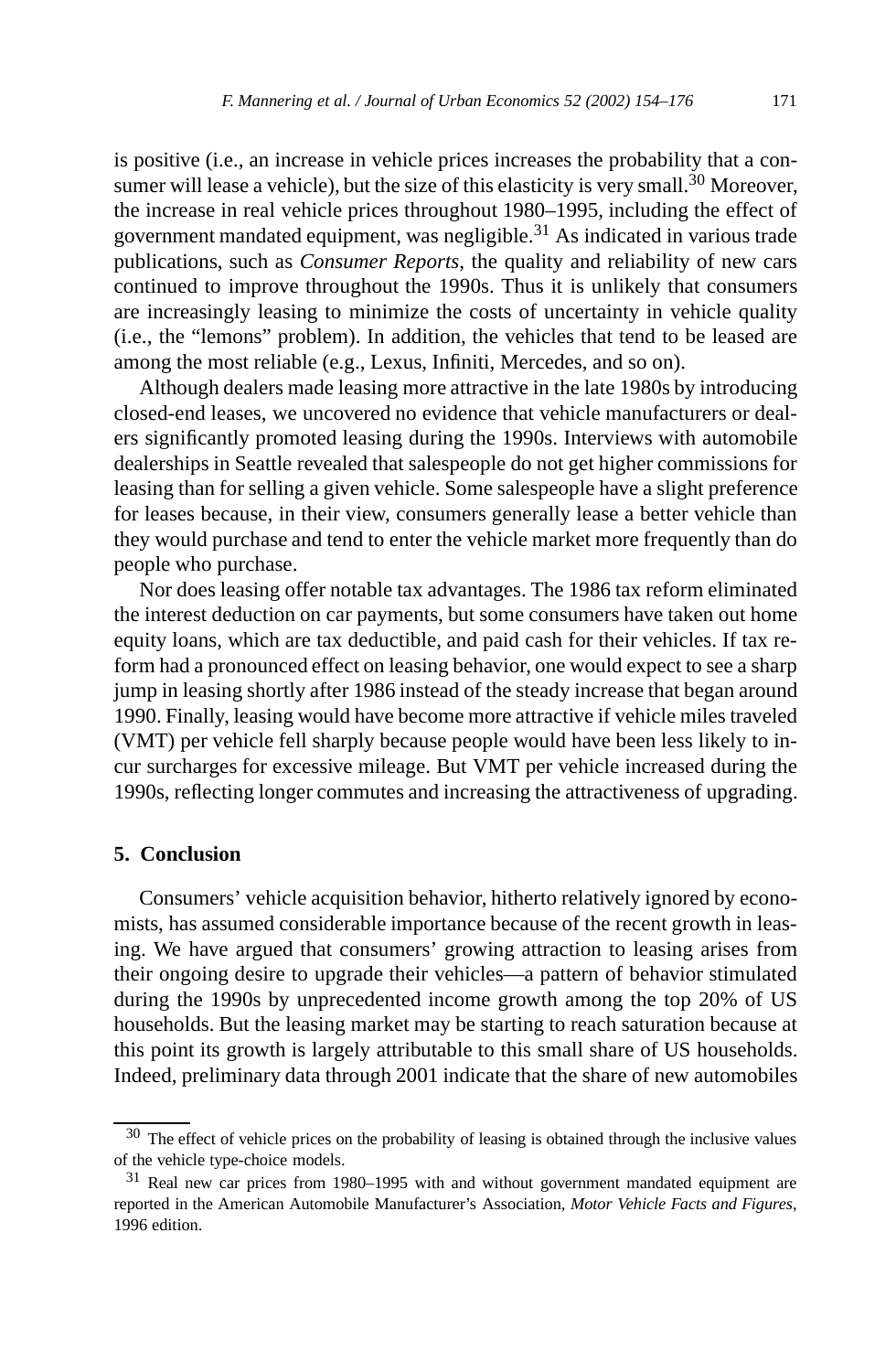that are leased has not grown much since 1998.<sup>32</sup> If leasing's share does stabilize along with income growth during the next decade, this would be consistent with the special role that we claim leasing has played in expanding some automobile consumers' consumption possibilities.

## **Appendix A.**

Table A.1

Multinomial logit coefficient estimates for 1993, 1994, and 1995: new-vehicle choice—finance submodel

| (standard error)<br>Vehicle attributes and socioeconomic characteristics<br>Age of consumer (defined for US manufacturers)<br>0.016<br>(0.011)<br>0.598<br>Toyota alternative and population exceeds 500,000, 0 otherwise)<br>(0.312)<br>0.573<br>model, 0 otherwise)<br>(0.183)<br>Vehicle reliability based on the Consumer Report's repair index <sup>a</sup><br>0.342<br>(0.073)<br>0.248<br>Turning radius if vehicle sold by a US manufacturer, 0 otherwise (in feet)<br>(0.04)<br>Turning radius if vehicle sold by a non-US manufacturer, 0 otherwise (in feet)<br>0.107<br>(0.043)<br>Expected vehicle insurance (in hundreds of dollars) <sup>b</sup><br>$-1.04$<br>(0.52)<br>Annual fuel cost (in hundreds of dollars) $\rm^c$<br>$-0.105$<br>(0.077)<br>$-9.47$<br>Natural log of vehicle price divided by natural log of household income (in<br>thousands of dollars)<br>(1.67)<br>Vehicle residual value if sold by a US manufacturer (defined as the percentage<br>0.041<br>of the manufacturer suggested retail price the vehicle will retain during its first<br>(0.016)<br>three years of use)<br>Vehicle residual value if sold by a non-US manufacturer (defined as the<br>0.096<br>percentage of the manufacturer suggested retail price the vehicle will retain<br>(0.017)<br>during its first three years of use)<br>Subcompact class dummy if sold by a US manufacturer <sup>d</sup> (1 if vehicle is a US<br>0.916<br>manufacturer's subcompact, 0 otherwise)<br>(0.334)<br>Compact class dummy <sup>d</sup> (1 if compact vehicle, 0 otherwise)<br>1.32<br>(0.24)<br>Mid-size vehicle dummy <sup>d</sup> (1 if mid-size vehicle, 0 otherwise)<br>1.58<br>(0.28)<br>Large vehicle dummy <sup>d</sup> (1 if large vehicle, 0 otherwise)<br>0.71 | Variable                                                                       | Coefficient |
|--------------------------------------------------------------------------------------------------------------------------------------------------------------------------------------------------------------------------------------------------------------------------------------------------------------------------------------------------------------------------------------------------------------------------------------------------------------------------------------------------------------------------------------------------------------------------------------------------------------------------------------------------------------------------------------------------------------------------------------------------------------------------------------------------------------------------------------------------------------------------------------------------------------------------------------------------------------------------------------------------------------------------------------------------------------------------------------------------------------------------------------------------------------------------------------------------------------------------------------------------------------------------------------------------------------------------------------------------------------------------------------------------------------------------------------------------------------------------------------------------------------------------------------------------------------------------------------------------------------------------------------------------------------------------------------------------------------------------------------------------------------------------|--------------------------------------------------------------------------------|-------------|
|                                                                                                                                                                                                                                                                                                                                                                                                                                                                                                                                                                                                                                                                                                                                                                                                                                                                                                                                                                                                                                                                                                                                                                                                                                                                                                                                                                                                                                                                                                                                                                                                                                                                                                                                                                          |                                                                                |             |
|                                                                                                                                                                                                                                                                                                                                                                                                                                                                                                                                                                                                                                                                                                                                                                                                                                                                                                                                                                                                                                                                                                                                                                                                                                                                                                                                                                                                                                                                                                                                                                                                                                                                                                                                                                          |                                                                                |             |
|                                                                                                                                                                                                                                                                                                                                                                                                                                                                                                                                                                                                                                                                                                                                                                                                                                                                                                                                                                                                                                                                                                                                                                                                                                                                                                                                                                                                                                                                                                                                                                                                                                                                                                                                                                          |                                                                                |             |
|                                                                                                                                                                                                                                                                                                                                                                                                                                                                                                                                                                                                                                                                                                                                                                                                                                                                                                                                                                                                                                                                                                                                                                                                                                                                                                                                                                                                                                                                                                                                                                                                                                                                                                                                                                          |                                                                                |             |
|                                                                                                                                                                                                                                                                                                                                                                                                                                                                                                                                                                                                                                                                                                                                                                                                                                                                                                                                                                                                                                                                                                                                                                                                                                                                                                                                                                                                                                                                                                                                                                                                                                                                                                                                                                          | Metropolitan size of consumer's residential location (1 if Honda, Nissan, or   |             |
|                                                                                                                                                                                                                                                                                                                                                                                                                                                                                                                                                                                                                                                                                                                                                                                                                                                                                                                                                                                                                                                                                                                                                                                                                                                                                                                                                                                                                                                                                                                                                                                                                                                                                                                                                                          |                                                                                |             |
|                                                                                                                                                                                                                                                                                                                                                                                                                                                                                                                                                                                                                                                                                                                                                                                                                                                                                                                                                                                                                                                                                                                                                                                                                                                                                                                                                                                                                                                                                                                                                                                                                                                                                                                                                                          | Passenger-side airbag dummy (1 if passenger-side airbag is standard on vehicle |             |
|                                                                                                                                                                                                                                                                                                                                                                                                                                                                                                                                                                                                                                                                                                                                                                                                                                                                                                                                                                                                                                                                                                                                                                                                                                                                                                                                                                                                                                                                                                                                                                                                                                                                                                                                                                          |                                                                                |             |
|                                                                                                                                                                                                                                                                                                                                                                                                                                                                                                                                                                                                                                                                                                                                                                                                                                                                                                                                                                                                                                                                                                                                                                                                                                                                                                                                                                                                                                                                                                                                                                                                                                                                                                                                                                          |                                                                                |             |
|                                                                                                                                                                                                                                                                                                                                                                                                                                                                                                                                                                                                                                                                                                                                                                                                                                                                                                                                                                                                                                                                                                                                                                                                                                                                                                                                                                                                                                                                                                                                                                                                                                                                                                                                                                          |                                                                                |             |
|                                                                                                                                                                                                                                                                                                                                                                                                                                                                                                                                                                                                                                                                                                                                                                                                                                                                                                                                                                                                                                                                                                                                                                                                                                                                                                                                                                                                                                                                                                                                                                                                                                                                                                                                                                          |                                                                                |             |
|                                                                                                                                                                                                                                                                                                                                                                                                                                                                                                                                                                                                                                                                                                                                                                                                                                                                                                                                                                                                                                                                                                                                                                                                                                                                                                                                                                                                                                                                                                                                                                                                                                                                                                                                                                          |                                                                                |             |
|                                                                                                                                                                                                                                                                                                                                                                                                                                                                                                                                                                                                                                                                                                                                                                                                                                                                                                                                                                                                                                                                                                                                                                                                                                                                                                                                                                                                                                                                                                                                                                                                                                                                                                                                                                          |                                                                                |             |
|                                                                                                                                                                                                                                                                                                                                                                                                                                                                                                                                                                                                                                                                                                                                                                                                                                                                                                                                                                                                                                                                                                                                                                                                                                                                                                                                                                                                                                                                                                                                                                                                                                                                                                                                                                          |                                                                                |             |
|                                                                                                                                                                                                                                                                                                                                                                                                                                                                                                                                                                                                                                                                                                                                                                                                                                                                                                                                                                                                                                                                                                                                                                                                                                                                                                                                                                                                                                                                                                                                                                                                                                                                                                                                                                          |                                                                                |             |
|                                                                                                                                                                                                                                                                                                                                                                                                                                                                                                                                                                                                                                                                                                                                                                                                                                                                                                                                                                                                                                                                                                                                                                                                                                                                                                                                                                                                                                                                                                                                                                                                                                                                                                                                                                          |                                                                                |             |
|                                                                                                                                                                                                                                                                                                                                                                                                                                                                                                                                                                                                                                                                                                                                                                                                                                                                                                                                                                                                                                                                                                                                                                                                                                                                                                                                                                                                                                                                                                                                                                                                                                                                                                                                                                          |                                                                                |             |
|                                                                                                                                                                                                                                                                                                                                                                                                                                                                                                                                                                                                                                                                                                                                                                                                                                                                                                                                                                                                                                                                                                                                                                                                                                                                                                                                                                                                                                                                                                                                                                                                                                                                                                                                                                          |                                                                                |             |
|                                                                                                                                                                                                                                                                                                                                                                                                                                                                                                                                                                                                                                                                                                                                                                                                                                                                                                                                                                                                                                                                                                                                                                                                                                                                                                                                                                                                                                                                                                                                                                                                                                                                                                                                                                          |                                                                                |             |
|                                                                                                                                                                                                                                                                                                                                                                                                                                                                                                                                                                                                                                                                                                                                                                                                                                                                                                                                                                                                                                                                                                                                                                                                                                                                                                                                                                                                                                                                                                                                                                                                                                                                                                                                                                          |                                                                                |             |
|                                                                                                                                                                                                                                                                                                                                                                                                                                                                                                                                                                                                                                                                                                                                                                                                                                                                                                                                                                                                                                                                                                                                                                                                                                                                                                                                                                                                                                                                                                                                                                                                                                                                                                                                                                          |                                                                                |             |
|                                                                                                                                                                                                                                                                                                                                                                                                                                                                                                                                                                                                                                                                                                                                                                                                                                                                                                                                                                                                                                                                                                                                                                                                                                                                                                                                                                                                                                                                                                                                                                                                                                                                                                                                                                          |                                                                                |             |
|                                                                                                                                                                                                                                                                                                                                                                                                                                                                                                                                                                                                                                                                                                                                                                                                                                                                                                                                                                                                                                                                                                                                                                                                                                                                                                                                                                                                                                                                                                                                                                                                                                                                                                                                                                          |                                                                                |             |
|                                                                                                                                                                                                                                                                                                                                                                                                                                                                                                                                                                                                                                                                                                                                                                                                                                                                                                                                                                                                                                                                                                                                                                                                                                                                                                                                                                                                                                                                                                                                                                                                                                                                                                                                                                          |                                                                                |             |
|                                                                                                                                                                                                                                                                                                                                                                                                                                                                                                                                                                                                                                                                                                                                                                                                                                                                                                                                                                                                                                                                                                                                                                                                                                                                                                                                                                                                                                                                                                                                                                                                                                                                                                                                                                          |                                                                                |             |
|                                                                                                                                                                                                                                                                                                                                                                                                                                                                                                                                                                                                                                                                                                                                                                                                                                                                                                                                                                                                                                                                                                                                                                                                                                                                                                                                                                                                                                                                                                                                                                                                                                                                                                                                                                          |                                                                                |             |
|                                                                                                                                                                                                                                                                                                                                                                                                                                                                                                                                                                                                                                                                                                                                                                                                                                                                                                                                                                                                                                                                                                                                                                                                                                                                                                                                                                                                                                                                                                                                                                                                                                                                                                                                                                          |                                                                                |             |
|                                                                                                                                                                                                                                                                                                                                                                                                                                                                                                                                                                                                                                                                                                                                                                                                                                                                                                                                                                                                                                                                                                                                                                                                                                                                                                                                                                                                                                                                                                                                                                                                                                                                                                                                                                          |                                                                                |             |
|                                                                                                                                                                                                                                                                                                                                                                                                                                                                                                                                                                                                                                                                                                                                                                                                                                                                                                                                                                                                                                                                                                                                                                                                                                                                                                                                                                                                                                                                                                                                                                                                                                                                                                                                                                          |                                                                                |             |
|                                                                                                                                                                                                                                                                                                                                                                                                                                                                                                                                                                                                                                                                                                                                                                                                                                                                                                                                                                                                                                                                                                                                                                                                                                                                                                                                                                                                                                                                                                                                                                                                                                                                                                                                                                          |                                                                                |             |
|                                                                                                                                                                                                                                                                                                                                                                                                                                                                                                                                                                                                                                                                                                                                                                                                                                                                                                                                                                                                                                                                                                                                                                                                                                                                                                                                                                                                                                                                                                                                                                                                                                                                                                                                                                          |                                                                                |             |
|                                                                                                                                                                                                                                                                                                                                                                                                                                                                                                                                                                                                                                                                                                                                                                                                                                                                                                                                                                                                                                                                                                                                                                                                                                                                                                                                                                                                                                                                                                                                                                                                                                                                                                                                                                          |                                                                                |             |
|                                                                                                                                                                                                                                                                                                                                                                                                                                                                                                                                                                                                                                                                                                                                                                                                                                                                                                                                                                                                                                                                                                                                                                                                                                                                                                                                                                                                                                                                                                                                                                                                                                                                                                                                                                          |                                                                                |             |
|                                                                                                                                                                                                                                                                                                                                                                                                                                                                                                                                                                                                                                                                                                                                                                                                                                                                                                                                                                                                                                                                                                                                                                                                                                                                                                                                                                                                                                                                                                                                                                                                                                                                                                                                                                          |                                                                                | (0.34)      |

<sup>&</sup>lt;sup>32</sup> Preliminary data are from CNW marketing research.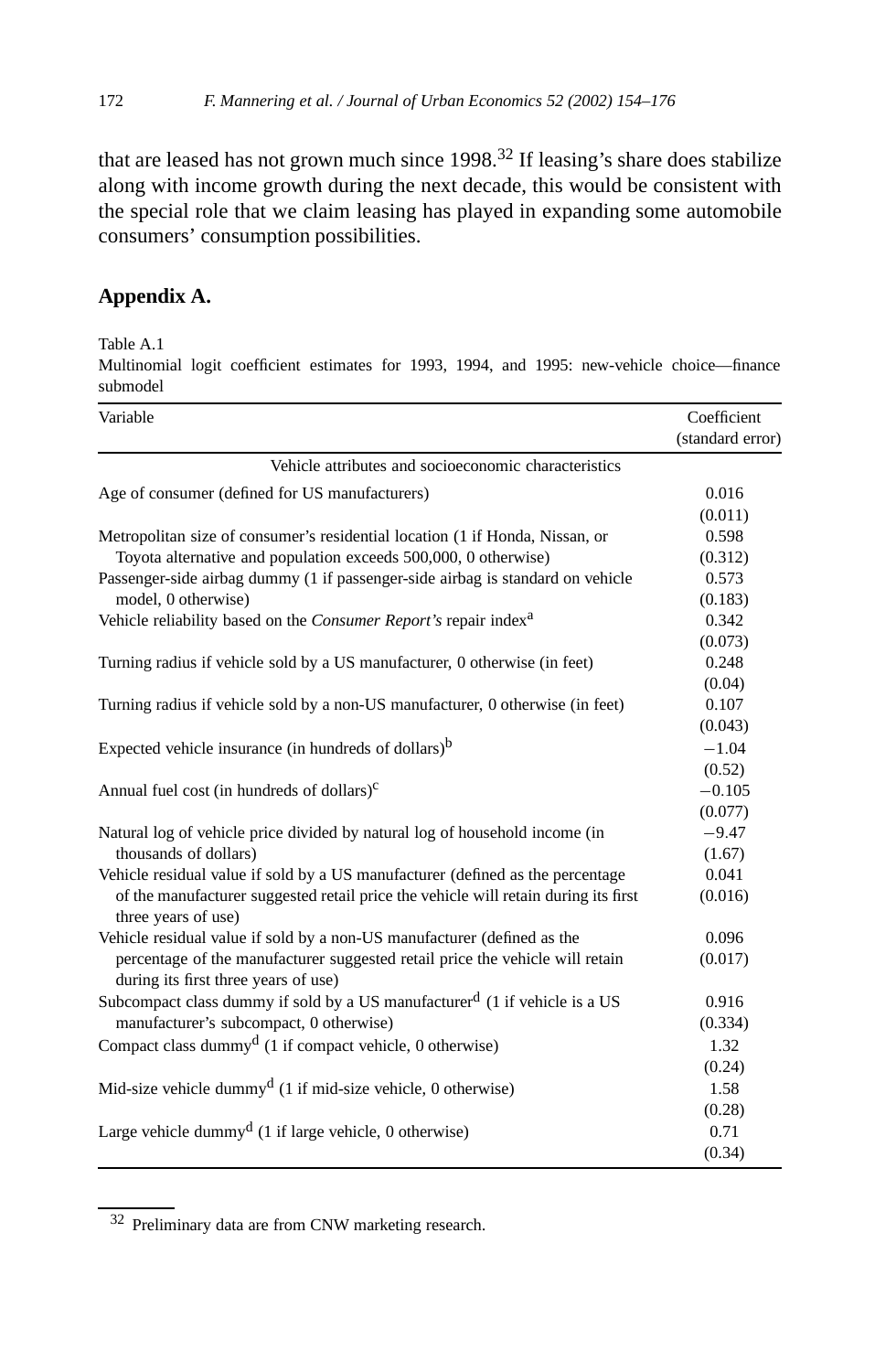|  | Table A.1 (continued) |
|--|-----------------------|
|--|-----------------------|

| Variable                                                                                     | Coefficient<br>(standard error) |
|----------------------------------------------------------------------------------------------|---------------------------------|
|                                                                                              |                                 |
| Minivan dummy if sold by a US manufacturer <sup>d</sup> (1 if vehicle is a US manufacturer's | 1.74                            |
| minivan and the household has 3 or more members, 0 otherwise)                                | (0.35)                          |
| Sports Utility Vehicle dummy if sold by a US manufacturer <sup>d</sup> (1 if vehicle is a US | 1.385                           |
| manufacturer's SUV and the household has 3 or more members, 0 otherwise)                     | (0.468)                         |
| Sports Utility Vehicle dummy if sold by a non-US manufacturer <sup>d</sup> (1 if vehicle     | 0.758                           |
| is a non-US manufacturer's SUV and the household has 3 or more members,<br>0 otherwise)      | (0.491)                         |
| Brand loyalty and preference                                                                 |                                 |
| Number of previous consecutive GM purchases                                                  | 0.98                            |
|                                                                                              | (0.19)                          |
| Number of previous consecutive Ford purchases                                                | 1.617                           |
|                                                                                              | (0.332)                         |
| Number of previous consecutive Chrysler purchases                                            | 0.645                           |
|                                                                                              | (0.39)                          |
| Number of previous consecutive Japanese manufacturer purchases                               | 1.202                           |
|                                                                                              | (0.378)                         |
| Number of previous consecutive purchases for vehicles produced by European                   | 0.644                           |
| or other manufacturers <sup>e</sup>                                                          | (0.392)                         |
| Number of previous consecutive leases of the same make of vehicle                            | $-1.123$                        |
|                                                                                              | (0.509)                         |
| Ford manufacturer dummy (1 if produced by Ford, 0 otherwise)                                 | $-3.549$                        |
|                                                                                              | (0.76)                          |
| GM manufacturer dummy (1 if produced by GM, 0 otherwise)                                     | $-4.11$                         |
|                                                                                              | (0.79)                          |
| Chrysler manufacturer dummy (1 if produced by Chrysler, 0 otherwise)                         | $-3.935$                        |
|                                                                                              | (0.763)                         |
| Japanese manufacturer dummy (1 if produced by a Japanese manufacturer,                       | $-1.359$                        |
| 0 otherwise)                                                                                 | (0.273)                         |
| Summary statistics                                                                           |                                 |
| Number of observations                                                                       | 361                             |
| Estimation by maximum likelihood                                                             |                                 |
| Log likelihood at zero                                                                       | $-865.6$                        |
| Log likelihood at convergence                                                                | $-569.5$                        |

<sup>a</sup> *Consumer Report's* repair index is a measure of reliability that uses integer values from 1 to 5. A value of 1 indicates the vehicle has a "much below average" repair record, 3 is "average", while 5 represents a "much better than average" reliability.

<sup>b</sup> Vehicle insurance rates vary according to a vehicle's make and model and household socioeconomic characteristics. Thus, household socioeconomic characteristics were combined with vehicle attributes (e.g., vehicle horsepower) to create model specific insurance rates (i.e., regressing observed insurance rates against household socioeconomics and vehicle attributes), that could be used in the vehicle type-choice estimation.

 $\alpha$  As indicated in Table 2, annual fuel cost is treated as endogenous.

<sup>d</sup> Vehicle class sizes (e.g., subcompact, compact) are defined by the US Environmental Protection Agency.

<sup>e</sup> Other vehicles, mainly vehicles produced by Korean manufacturers, represent a small share of the vehicles in this classification.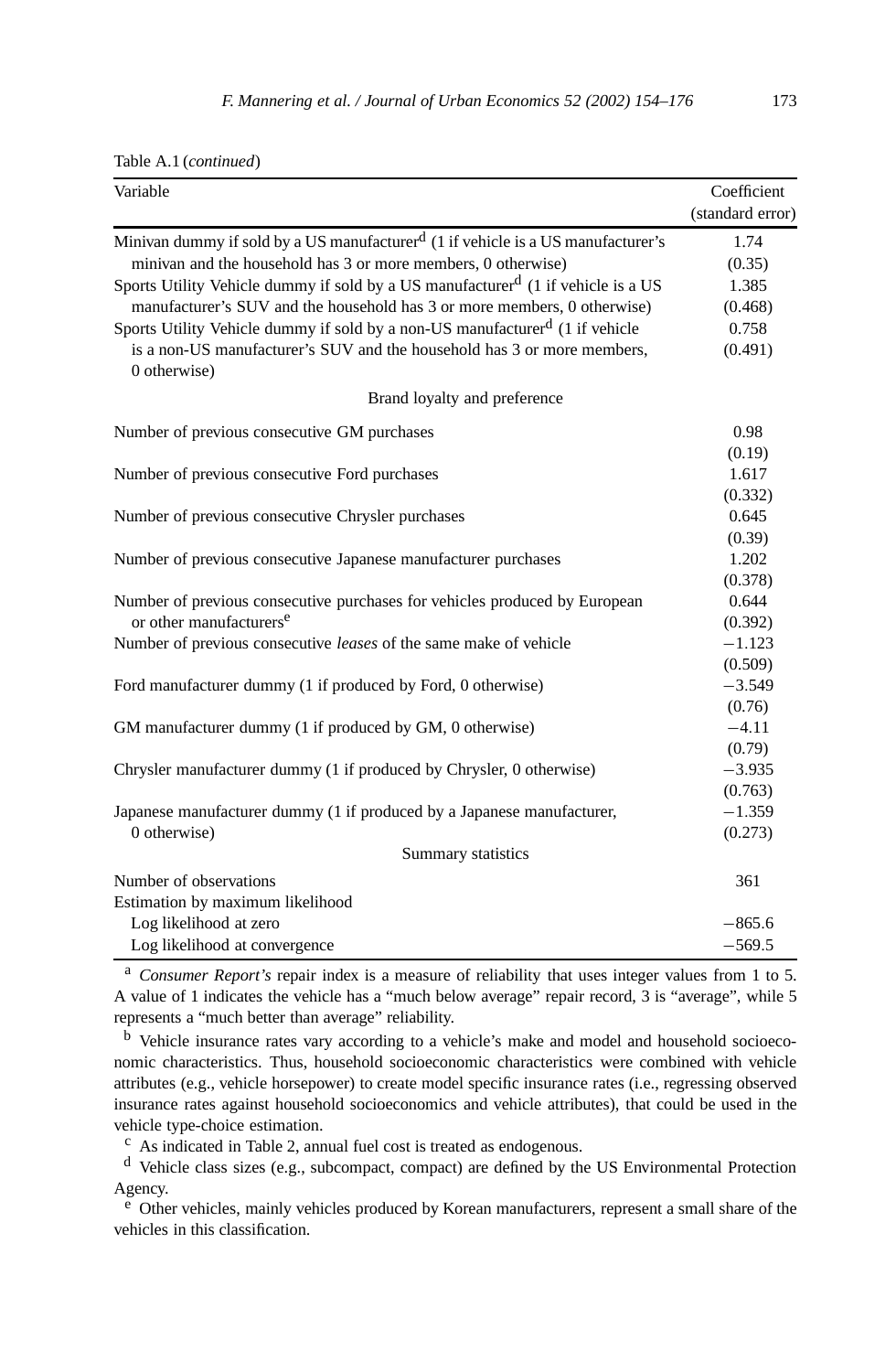# **Appendix B.**

Table B.2

Multinomial logit coefficient estimates for 1993, 1994, and 1995: new-vehicle choice—cash submodel

| Variable                                                                                                              | Coefficient<br>(standard error) |
|-----------------------------------------------------------------------------------------------------------------------|---------------------------------|
| Vehicle attributes and socioeconomic characteristics                                                                  |                                 |
| Metropolitan size of consumer's residential location (1 if Honda, Nissan, or                                          | 1.659                           |
| Toyota alternative and population size exceeds 500,000)                                                               | (0.463)                         |
| Passenger-side airbag dummy (1 if passenger-side airbag standard on vehicle                                           | 0.524                           |
| model, 0 otherwise)                                                                                                   | (0.262)                         |
| Turning radius if sold by a US manufacturer, 0 otherwise (in feet)                                                    | 0.278                           |
|                                                                                                                       | (0.037)                         |
| Annual fuel cost <sup>a</sup> (in hundreds of dollars)                                                                | $-0.153$                        |
|                                                                                                                       | (0.104)                         |
| Natural log of vehicle price divided by natural log of household income (in                                           | $-8.036$                        |
| thousands of dollars)                                                                                                 | (2.292)                         |
| Vehicle residual value if sold by a non-US manufacturer (defined as the                                               | 0.116                           |
| percentage of the manufacturer suggested retail price the vehicle will retain<br>during its first three years of use) | (0.022)                         |
| Subcompact class dummy if sold by a US manufacturer <sup>b</sup> (1 if vehicle is a US                                | 0.142                           |
| manufacturer's subcompact, 0 otherwise)                                                                               | (0.441)                         |
| Compact class dummy <sup>b</sup> (1 if compact vehicle, 0 otherwise)                                                  | 1.129                           |
|                                                                                                                       | (0.405)                         |
| Mid-size vehicle dummy <sup>b</sup> (1 if mid-size vehicle, 0 otherwise)                                              | 1.746                           |
|                                                                                                                       | (0.373)                         |
| Large vehicle dummy <sup>b</sup> (1 if large vehicle, 0 otherwise)                                                    | 1.546                           |
|                                                                                                                       | (0.416)                         |
| Minivan dummy if sold by a US manufacturer <sup>b</sup> (1 if vehicle is a US manufactur-                             | 1.563                           |
| er's minivan and the household has 3 or more members, 0 otherwise)                                                    | (0.624)                         |
| Sports Utility Vehicle dummy if sold by a US manufacturer <sup>b</sup> (1 if vehicle is a                             | 0.531                           |
| US manufacturer's SUV and the household has 3 or more members, 0 other-<br>wise)                                      | (0.463)                         |
| Brand loyalty and preference                                                                                          |                                 |
| Number of previous consecutive GM purchases                                                                           | 0.735                           |
|                                                                                                                       | (0.225)                         |
| Number of previous consecutive Ford purchases                                                                         | 1.212                           |
|                                                                                                                       | (0.371)                         |
| Number of previous consecutive Chrysler purchases                                                                     | 2.877                           |
|                                                                                                                       | (0.628)                         |
| Number of previous consecutive Japanese manufacturer purchases                                                        | 1.095                           |
|                                                                                                                       | (0.451)                         |
| Number of previous consecutive purchases for vehicles produced by European                                            | 1.726                           |
| or other manufacturers <sup>c</sup>                                                                                   | (0.916)                         |
| Ford manufacturer dummy (1 if produced by Ford, 0 otherwise)                                                          | $-4.567$                        |
|                                                                                                                       | (1.162)                         |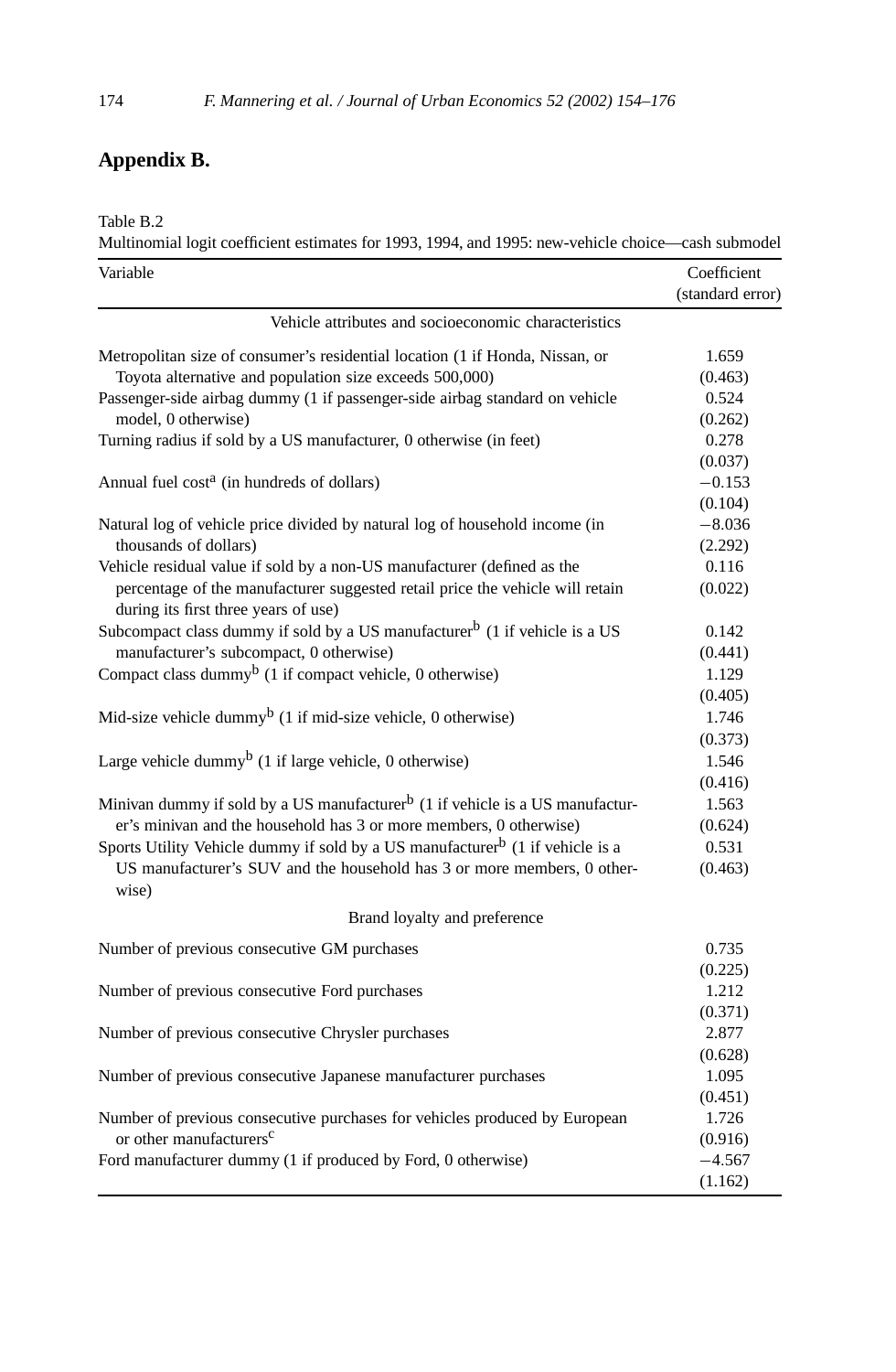Table B.2 (*continued*)

| Variable                                                               | Coefficient<br>(standard error) |
|------------------------------------------------------------------------|---------------------------------|
| GM manufacturer dummy (1 if produced by GM, 0 otherwise)               | $-5.387$                        |
|                                                                        | (1.215)                         |
| Chrysler manufacturer dummy (1 if produced by Chrysler, 0 otherwise)   | $-6.124$                        |
|                                                                        | (1.224)                         |
| Japanese manufacturer dummy (1 if produced by a Japanese manufacturer, | $-0.882$                        |
| 0 otherwise)                                                           | (0.425)                         |
| Summary statistics                                                     |                                 |
| Number of observations                                                 | 197                             |
| Estimation by maximum likelihood                                       |                                 |
| Log likelihood at zero                                                 | $-472.4$                        |
| Log likelihood at convergence                                          | $-316.6$                        |

<sup>a</sup> As indicated in Table 2, annual fuel cost is treated as endogenous.

<sup>b</sup> Vehicle class sizes (e.g., subcompact, compact) are defined by the US Environmental Protection Agency.

 $c$  Other vehicles, mainly vehicles produced by Korean manufacturers, represent a small share of the vehicles in this classification.

# **Appendix C**

| Table C.3                                                                           |  |  |
|-------------------------------------------------------------------------------------|--|--|
| Binary logit coefficient estimates for determining the probability of cash/non-cash |  |  |

| Variable                                                                               | Coefficient<br>(standard error) |
|----------------------------------------------------------------------------------------|---------------------------------|
| Constant (defined for cash alternative)                                                | 3.315                           |
|                                                                                        | (0.747)                         |
| Inclusive value term from non-cash submodel (leasing/financing model)                  | 0.291                           |
|                                                                                        | (0.209)                         |
| Inclusive value term from cash submodel                                                | 0.0278                          |
|                                                                                        | (0.0646)                        |
| Annual household debt <sup>a</sup> (in thousands of dollars, defined                   | $-0.0434$                       |
| for cash alternative)                                                                  | (0.0097)                        |
| Education dummy (1 if respondent graduated from college, 0 otherwise, defined          | 1.664                           |
| for cash alternative)                                                                  | (0.265)                         |
| Miles (in thousands per year) the household expected to drive at purchase <sup>b</sup> | $-0.406$                        |
| (defined for cash alternative)                                                         | (0.05)                          |
| Gender dummy (1 if male, 0 otherwise, defined for cash alternative)                    | 1.139                           |
|                                                                                        | (0.211)                         |
| Homeowner dummy (1 if respondent owned home, 0 otherwise, defined for cash             | 0.783                           |
| alternative)                                                                           | (0.348)                         |